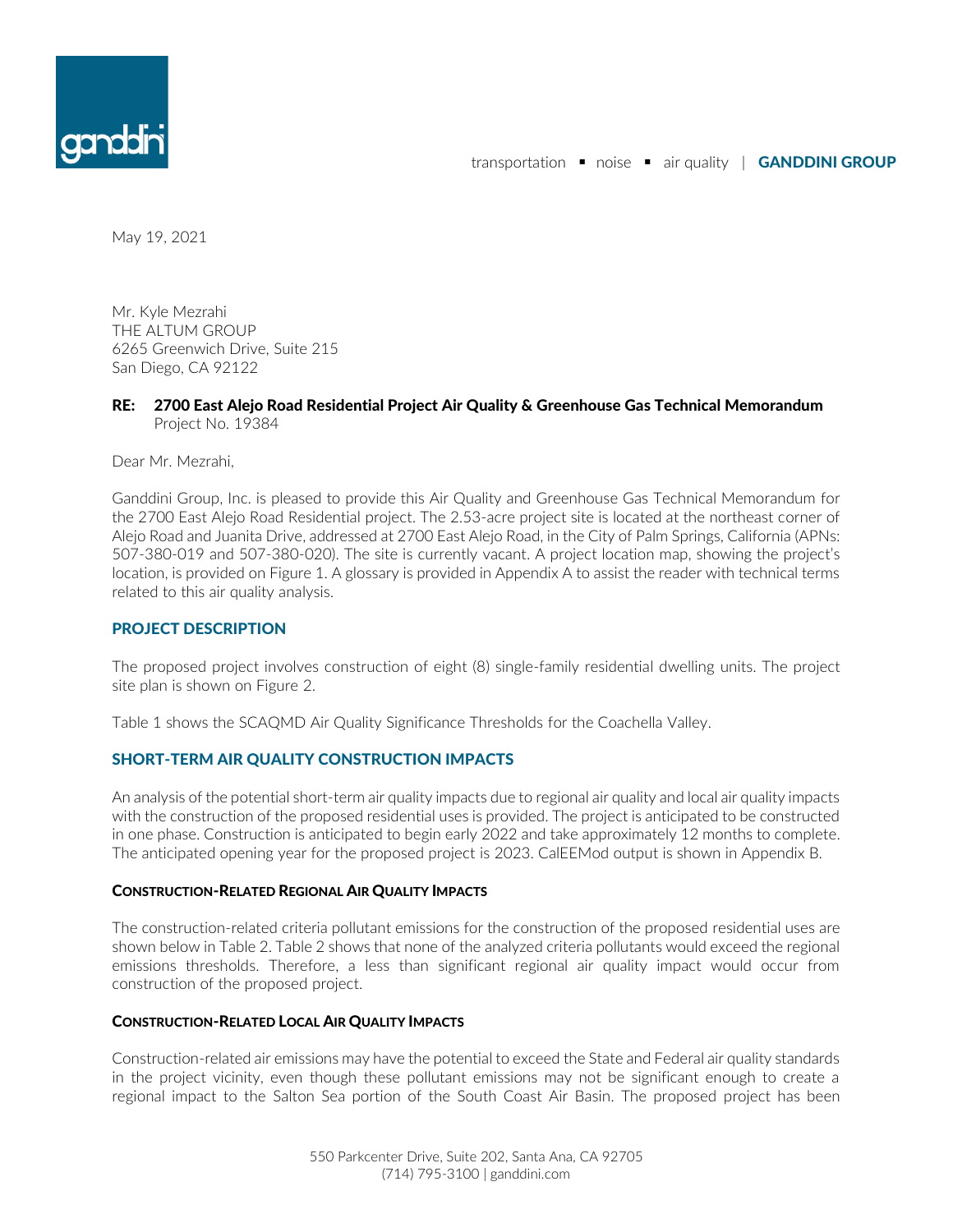analyzed for the potential local air quality impacts created from: construction-related fugitive dust and diesel emissions; from toxic air contaminants; and from construction-related odor impacts.

The emission thresholds were calculated based on the Coachella Valley, source receptor area (SRA) 30 and a disturbance value of two acres per day (see Table 3). According to LST Methodology, any receptor located closer than 25 meters (82 feet) shall be based on the 25-meter thresholds. The nearest sensitive receptors are the existing single-family residential dwelling units located approximately 50 feet (~15 meters) to the west (across Juanita Drive) and 70 feet (~21 meters) to the southwest (across the intersection of Alejo Road and Juanita Drive) of the project site; therefore, the SCAQMD Look-up Tables for 25 meters was used. As shown in Table 4, none of the analyzed criteria pollutants would exceed the calculated local emissions thresholds at the nearest sensitive receptors. Therefore, the project is considered to be less than significant.

#### LONG-TERM AIR QUALITY OPERATIONAL IMPACTS

An analysis of the potential long-term air quality impacts due to operations of the proposed project has been completed. The operations-related criteria air quality impacts created by the proposed project have been analyzed through use of the CalEEMod model. The operating emissions were based on the year 2023, which is the anticipated opening year for the proposed project. CalEEMod output is shown in Appendix B. The CalEEMod analyzes operational emissions from area sources, energy usage, and mobile sources, which are discussed below.

#### **METHODOLOGY**

#### *Mobile Sources*

Mobile sources include emissions from the additional vehicle miles generated from the proposed project. As the proposed project is exempt from preparing either a Traffic Impact Analysis or Vehicle Miles Traveled Screening Analysis per Traffic Impact Analysis Guidelines, the vehicle trips associated with the proposed project have been analyzed by inputting the trip generation rates for single-family residential uses provided in the Institute of Engineers (ITE) Trip Generation Manual  $10<sup>th</sup>$  Edition (September 2017) into the CalEEMod Model. The ITE trip generation rates for single-family residential uses are 9.44 trips per dwelling unit per day on weekdays, 9.54 trips per dwelling unit per day on Saturday, and 8.55 trips per dwelling unit per day on Sunday. The program then applies the emission factors for each trip which is provided by the EMFAC2014 model to determine the vehicular traffic pollutant emissions. The CalEEMod default trip lengths were used in this analysis.

#### *Area Sources*

Area sources include emissions from hearths, consumer products, landscape equipment and architectural coatings. No changes were made to the default area source parameters.

#### *Energy Usage*

Energy usage includes emissions from the generation of electricity and natural gas used on-site. No changes were made to the default energy usage parameters.

#### OPERATIONAL-RELATED REGIONAL AIR QUALITY IMPACTS

The worst-case summer or winter VOC, NOx, CO, SO<sub>2</sub>, PM10, and PM2.5 emissions generated by the proposed project's long-term operations have been calculated and are summarized below in Table 5. Table 5

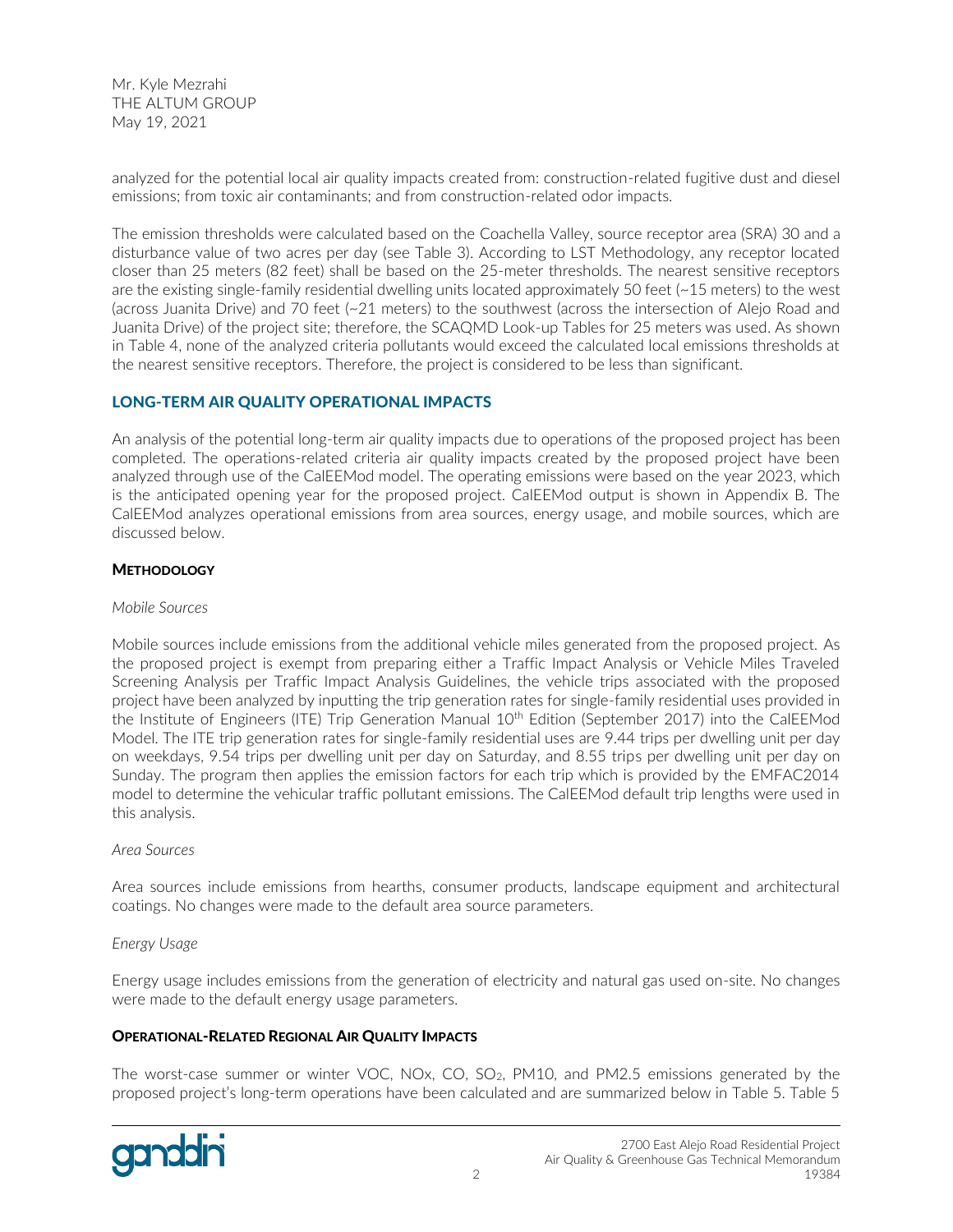shows that none of the analyzed criteria pollutants would exceed the regional emissions thresholds. Therefore, a less than significant regional air quality impact would occur from operation of the proposed project.

#### GLOBAL CLIMATE CHANGE ANALYSIS

The proposed residential uses are anticipated to generate GHG emissions from operational and construction activities. The following provides the methodology used to calculate the GHG emissions and discusses the impacts.

#### **METHODOLOGY**

The CalEEMod Version 2016.3.2 was used to calculate the GHG emissions from the proposed project. The project's emissions were compared to the tier 3 SCAQMD draft screening threshold of 3,000 metric tons CO2e per year for all land uses. Each source of GHG emissions is described in greater detail below.

#### *Area Sources*

Area sources include emissions from hearths, consumer products, landscape equipment and architectural coatings. No changes were made to the default area source parameters.

#### *Energy Usage*

Energy usage includes emissions from the generation of electricity and natural gas used on-site. No changes were made to the default energy usage parameters.

#### *Mobile Sources*

Mobile sources include emissions from the additional vehicle miles generated from the proposed project. The vehicle trips associated with the proposed project have been analyzed based on the ITE trip generation rates for single-family residential uses. The program then applies the emission factors for each trip which is provided by the EMFAC2014 model to determine the vehicular traffic pollutant emissions. The CalEEMod default trip lengths were used in this analysis.

#### *Waste*

Waste includes the GHG emissions generated from the processing of waste from the proposed project as well as the GHG emissions from the waste once it is interred into a landfill. No changes were made to the default waste parameters.

#### *Water*

Water includes the water used for the interior of the building as well as for landscaping and is based on the GHG emissions associated with the energy used to transport and filter the water. No changes were made to the default water parameters.

#### *Construction*

The construction-related GHG emissions were also included in the analysis and were based on a 30-year amortization rate as recommended in the SCAQMD GHG Working Group meeting on November 19, 2009. The construction-related GHG emissions were calculated by CalEEMod as detailed above.

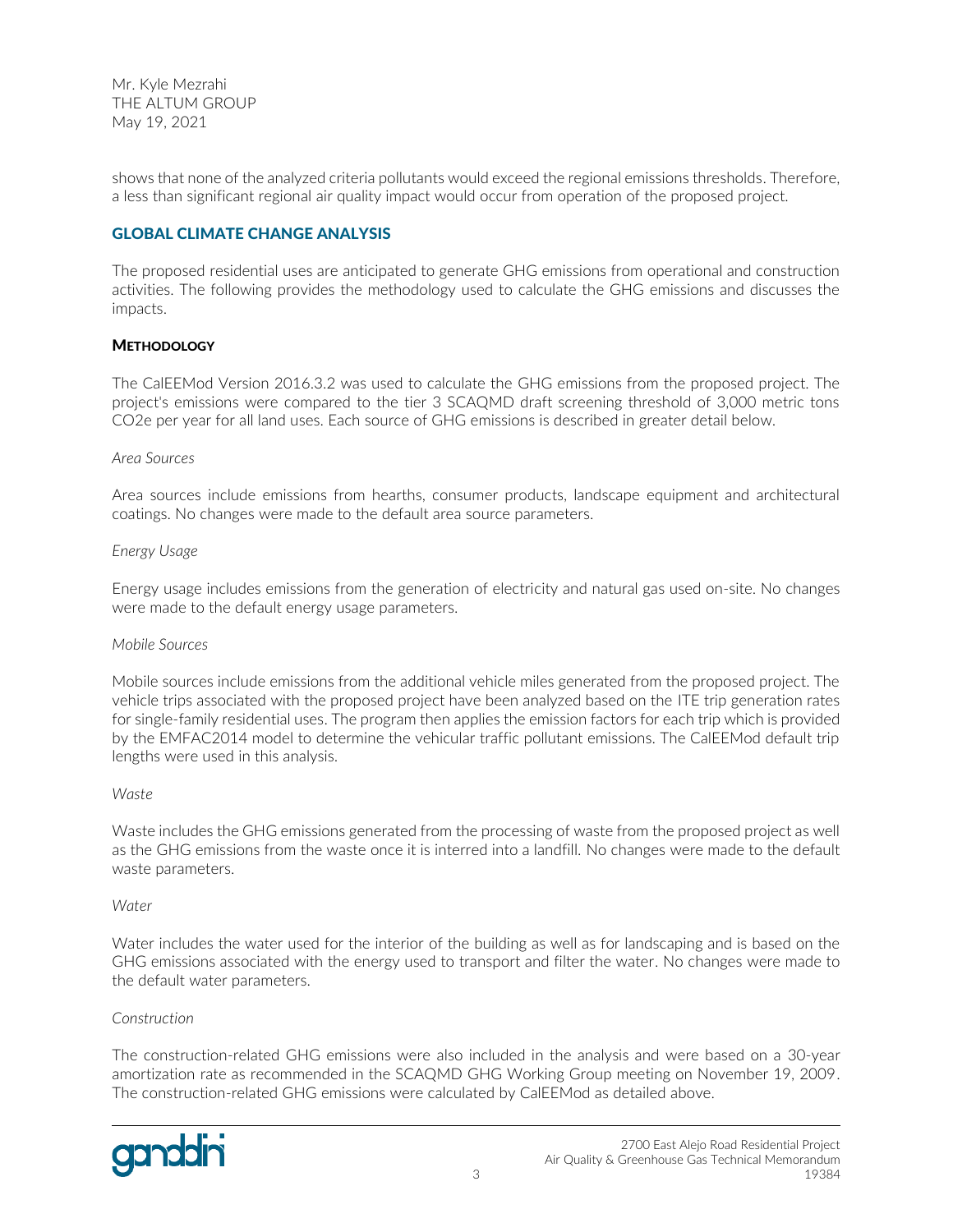#### GREENHOUSE GAS EMISSIONS

The proposed project's GHG emissions have been calculated with the CalEEMod model based on the parameters detailed above. A summary of the results is shown below in Table 6 and CalEEMod model run for the proposed project is provided in Appendix C.

The data provided in Table 6 shows that the proposed project's GHG emissions would be 137.09 MTCO<sub>2</sub>e per year. At a level of 137.09 MTCO<sub>2</sub>e per year, the project's emissions do not exceed the SCAQMD draft GHG emissions threshold of 3,000 MTCO<sub>2</sub>e per year for all land uses; therefore, the impacts from GHGs are considered to be less than significant.

#### GREENHOUSE GAS PLAN CONSISTENCY

The proposed project could have the potential to conflict with any applicable plan, policy or regulation of an agency adopted for the purpose of reducing the emissions of greenhouse gases. The applicable plan for the proposed project is the City of Palm Springs Climate Action Plan (CAP).

#### *Consistency with City of Palm Springs CAP*

The City of Palm Springs CAP was set in place to guide the City in decisions that lead to the largest and most cost-effective emissions reductions. This plan sets forth goals to reduce emissions to achieve the targets of AB 32. In order to achieve these targets, the CAP presents a number of GHG emissions-reducing programs and policies that are to be implemented by the City. As specified in the CAP, these measures are to be implemented over a course of eight years beginning in 2013. The proposed project would be expected to comply with all applicable emissions-reducing measures identified within the CAP. The project's compliance with the CAP measures is detailed in Table 7.

#### *Consistency with AB-32 and SB-32*

As stated previously, the SCAQMD's tier 3 thresholds used Executive Order S-3-05 goal as the basis for deriving the screening level. The California Governor issued Executive Order S-3-05, GHG Emission, in June 2005, which established the following reduction targets:

- 2010: Reduce greenhouse gas emissions to 2000 levels
- 2020: Reduce greenhouse gas emissions to 1990 levels
- 2050: Reduce greenhouse gas emissions to 80 percent below 1990 levels.

In 2006, the California State Legislature adopted AB 32, the California Global Warming Solutions Act of 2006. AB 32 requires CARB, to adopt rules and regulations that would achieve GHG emissions equivalent to statewide levels in 1990 by 2020 through an enforceable statewide emission cap which was phased in starting in 2012.

Therefore, as the project's emissions meet the threshold for compliance with Executive Order S-3-05, the project's emissions also comply with the goals of AB 32 and the City of Palm Springs CAP. Additionally, as the project meets the current interim emissions targets/thresholds established by SCAQMD, the project would also be on track to meet the reduction target of 40 percent below 1990 levels by 2030 mandated by SB-32. Furthermore, all of the post 2020 reductions in GHG emissions are addressed via regulatory requirements at the State level and the project will be required to comply with these regulations as they come into effect.

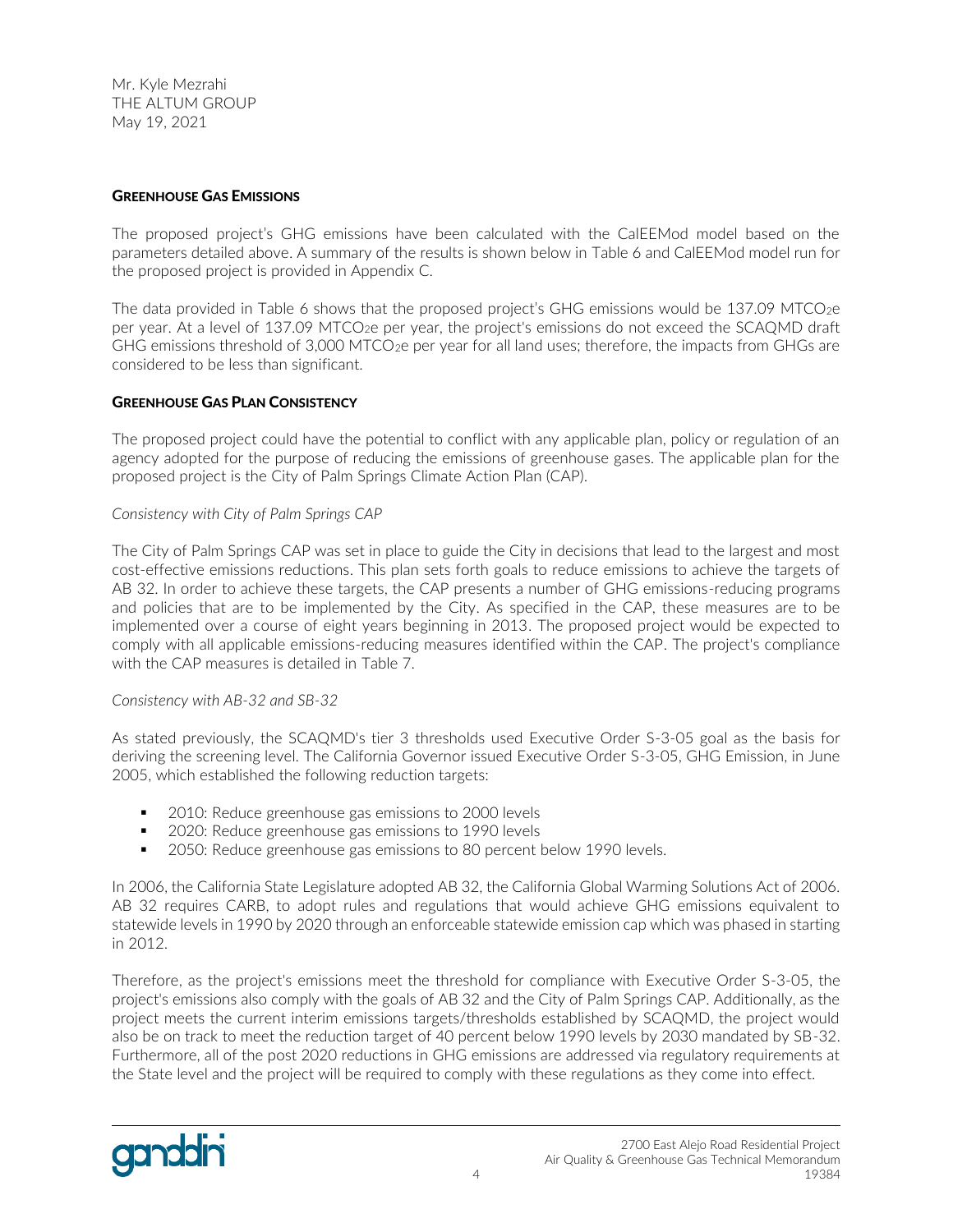At a level of 137.09 MTCO2e per year, the project's GHG emissions do not exceed the SCAQMD draft threshold of 3,000 MTCO<sub>2</sub>e per year, and is in compliance with the reduction goals of the City of Palm Springs CAP, AB-32 and SB-32. Furthermore, the project will comply with applicable Green Building Standards and City of Palm Spring's policies regarding sustainability (as dictated by the City's General Plan and CAP). Impacts are considered to be less than significant.

#### **CONCLUSIONS**

As discussed above, the proposed residential project would not exceed SCAQMD thresholds for local and regional construction-related emissions or local and regional operational emissions. Furthermore, at a level of 137.09 MTCO2e per year the proposed project's GHG emissions are well below the SCAQMD screening threshold of 3,000 metric tons per year of CO<sub>2</sub>e for all land uses. Therefore, this technical memorandum found that air quality and greenhouse gas-related impacts are considered to be less than significant. No further analysis or mitigation is required.

It has been a pleasure to service your needs on the 2700 East Alejo Road project. Should you have any questions or if we can be of further assistance, please do not hesitate to call at (714) 975-3100.

Sincerely,

Kahé Wilson

Katie Wilson, M.S. Senior Air Quality Analyst

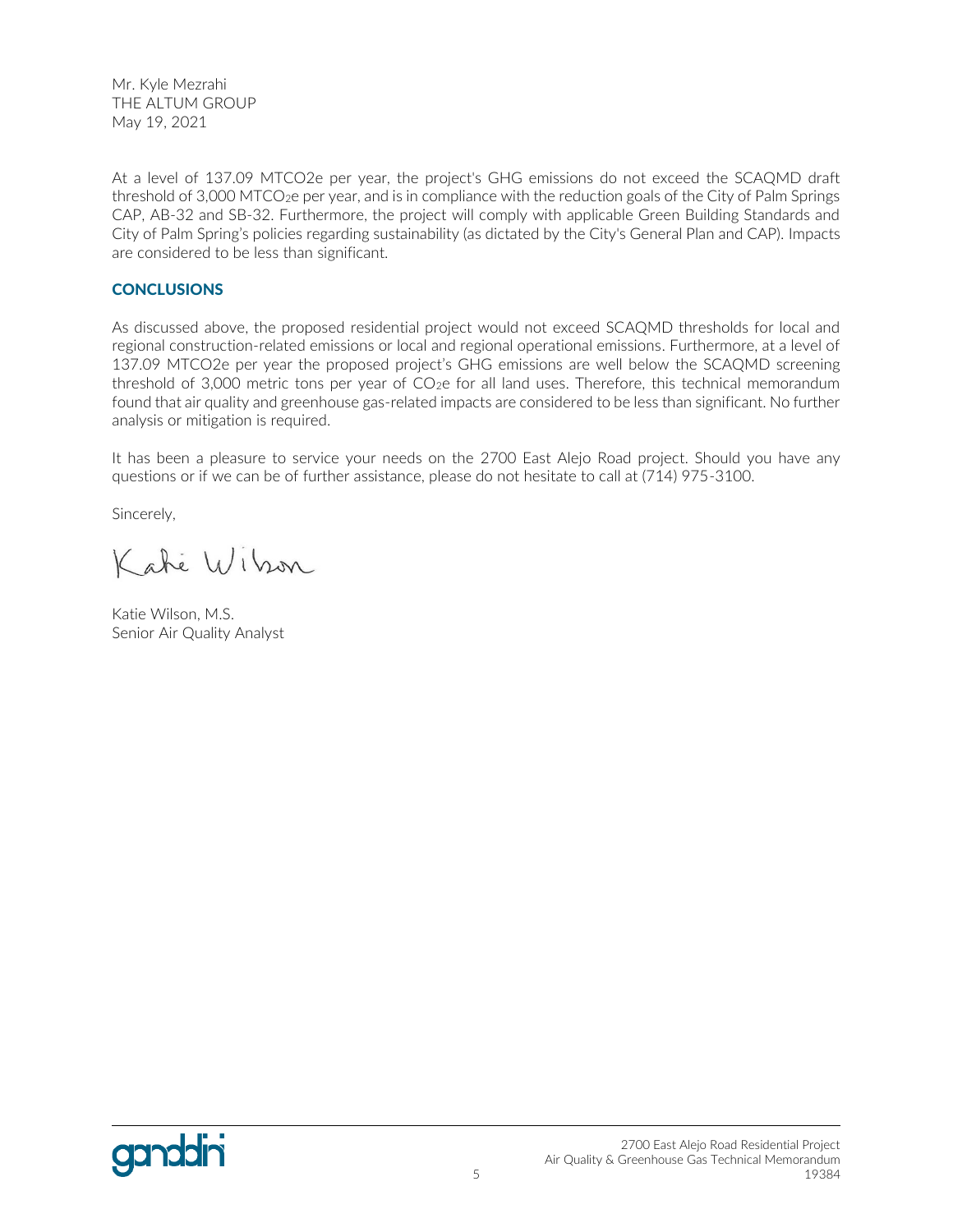SCAQMD Air Quality Significance Thresholds for Coachella Valley Table 1

|                                                                                                       |                                                   | Mass Daily Thresholds <sup>1,2</sup>                                                                                               |                     |  |  |
|-------------------------------------------------------------------------------------------------------|---------------------------------------------------|------------------------------------------------------------------------------------------------------------------------------------|---------------------|--|--|
|                                                                                                       | Pollutant                                         | Construction (lbs/day)                                                                                                             | Operation (lbs/day) |  |  |
|                                                                                                       | <b>NOx</b>                                        | 100                                                                                                                                | 100                 |  |  |
|                                                                                                       | VOC                                               | 75                                                                                                                                 | 75                  |  |  |
|                                                                                                       | <b>PM10</b>                                       | 150                                                                                                                                | 150                 |  |  |
|                                                                                                       | PM2.5                                             | 55                                                                                                                                 | 55                  |  |  |
|                                                                                                       | SO <sub>x</sub>                                   | 150                                                                                                                                | 150                 |  |  |
|                                                                                                       | CO                                                | 550                                                                                                                                | 550                 |  |  |
|                                                                                                       | Lead                                              | 3                                                                                                                                  | 3                   |  |  |
|                                                                                                       |                                                   | Toxic Air Contaminants, Odor and GHG Thresholds                                                                                    |                     |  |  |
| <b>TACs</b>                                                                                           | Maximum Incremental Cancer Risk ≥ 10 in 1 million | Cancer Burden > 0.5 excess cancer cases (in areas $\geq 1$ in 1 million)<br>Chronic & Acute Hazard Index > 1.0 (project increment) |                     |  |  |
| Odor                                                                                                  |                                                   | Project creates an odor nuisance pursuant to SCAQMD Rule 402                                                                       |                     |  |  |
| GHG                                                                                                   | 10,000 MT/yr CO2e for industrial projects         |                                                                                                                                    |                     |  |  |
|                                                                                                       |                                                   | Ambient Air Quality Standards                                                                                                      |                     |  |  |
| Pollutant                                                                                             |                                                   | SCAQMD Standards                                                                                                                   |                     |  |  |
| NO2 -1-hour average                                                                                   |                                                   | 0.18 ppm (338 µg/m^3)                                                                                                              |                     |  |  |
| PM10 -24-hour average<br>Construction<br>Operations                                                   |                                                   | $10.4 \mu g/m^{3}$<br>$2.5 \text{ ug/m}^3$                                                                                         |                     |  |  |
| PM2.5 -24-hour average<br>Construction<br>Operations                                                  |                                                   | $10.4 \mu g/m^{3}$<br>$2.5 \,\mu g/m^{3}$                                                                                          |                     |  |  |
| SO <sub>2</sub><br>1-hour average<br>24-hour average                                                  |                                                   | 0.25 ppm<br>$0.04$ ppm                                                                                                             |                     |  |  |
| CO<br>20 ppm (23,000 μg/m <sup>^3)</sup><br>1-hour average<br>8-hour average<br>9 ppm (10,000 µg/m^3) |                                                   |                                                                                                                                    |                     |  |  |
| Lead<br>30-day average<br>Rolling 3-month average<br>Quarterly average                                |                                                   | $1.5 \,\mu g/m^{3}$<br>$0.15 \,\mathrm{\mu g/m}$ ^3<br>$1.5 \,\mu g/m \,{}^{\wedge}3$                                              |                     |  |  |

(1) Source: http://www.aqmd.gov/docs/default-source/ceqa/handbook/scaqmd-air-quality-significance-thresholds.pdf

(2) Construction thresholds apply to both the South Coast Air Basin and Coachella Valley. For Coachella Valley, the mass daily thresholds for operation are the same as the construction thresholds.

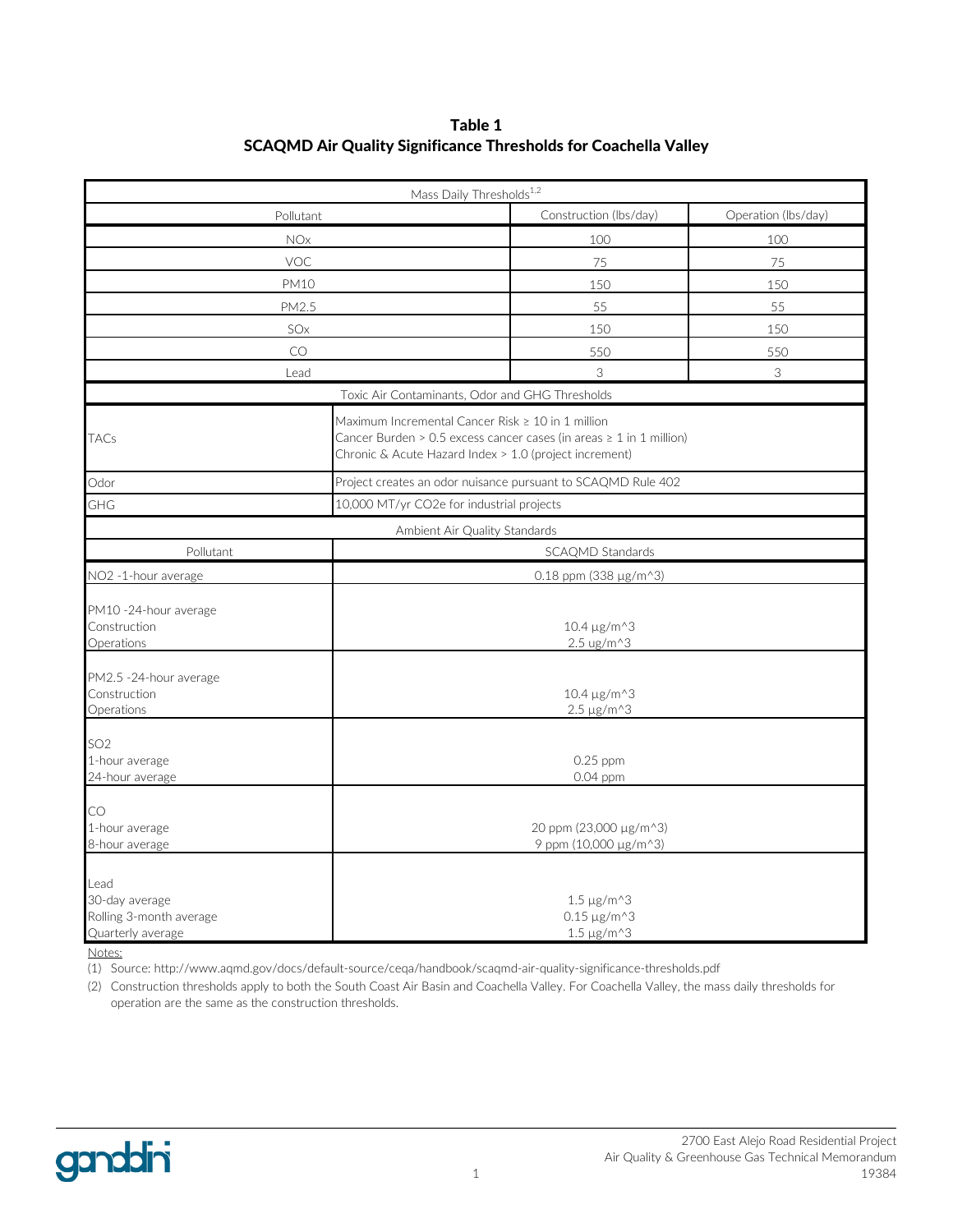Construction-Related Regional Pollutant Emissions Table 2

|                                           |             | Pollutant Emissions (pounds/day) |            |           |                 |             |           |  |  |  |  |
|-------------------------------------------|-------------|----------------------------------|------------|-----------|-----------------|-------------|-----------|--|--|--|--|
| Activity                                  |             | <b>ROG</b>                       | <b>NOx</b> | <b>CO</b> | SO <sub>2</sub> | <b>PM10</b> | PM2.5     |  |  |  |  |
|                                           | $On-Site1$  | 1.54                             | 16.98      | 9.22      | 0.02            | 3.30        | 2.00      |  |  |  |  |
| Grading                                   | $Off-Site2$ | 0.04                             | 0.02       | 0.26      | 0.00            | 0.08        | 0.02      |  |  |  |  |
|                                           | Subtotal    | 1.58                             | 17.00      | 9.48      | 0.02            | 3.38        | 2.02      |  |  |  |  |
|                                           | $On-Site1$  | 1.86                             | 14.60      | 14.35     | 0.03            | 0.70        | 0.67      |  |  |  |  |
| <b>Building Construction</b>              | $Off-Site2$ | 0.01                             | 0.09       | 0.09      | 0.00            | 0.03        | 0.01      |  |  |  |  |
|                                           | Subtotal    | 1.87                             | 14.69      | 14.45     | 0.03            | 0.73        | 0.68      |  |  |  |  |
|                                           | $On-Site1$  | 0.94                             | 9.33       | 11.70     | 0.02            | 0.49        | 0.45      |  |  |  |  |
| Paving                                    | $Off-Site2$ | 0.05                             | 0.03       | 0.40      | 0.00            | 0.13        | 0.03      |  |  |  |  |
|                                           | Subtotal    | 1.00                             | 9.36       | 12.09     | 0.02            | 0.61        | 0.48      |  |  |  |  |
|                                           | $On-Site1$  | 45.26                            | 1.41       | 1.81      | 0.00            | 0.08        | 0.08      |  |  |  |  |
| <b>Architectural Coating</b>              | $Off-Site2$ | 0.00                             | 0.00       | 0.03      | 0.00            | 0.01        | 0.00      |  |  |  |  |
|                                           | Subtotal    | 45.26                            | 1.41       | 1.84      | 0.00            | 0.09        | 0.08      |  |  |  |  |
| Total for overlapping phases <sup>3</sup> |             | 48.12                            | 25.46      | 28.38     | 0.05            | 1.44        | 1.25      |  |  |  |  |
| <b>SCAQMD Thresholds</b>                  |             | 75                               | 100        | 550       | 150             | 150         | 55        |  |  |  |  |
| <b>Exceeds Thresholds?</b>                |             | No                               | No         | No        | <b>No</b>       | No          | <b>No</b> |  |  |  |  |

Source: CalEEMod Version 2016.3.2

(1) On-site emissions from equipment operated on-site that is not operated on public roads. On-site grading PM-10 and PM-2.5 emissions show mitigated values for fugitive dust for compliance with SCAQMD Rule 403.

(2) Off-site emissions from equipment operated on public roads.

(3) Construction, painting and paving phases may overlap.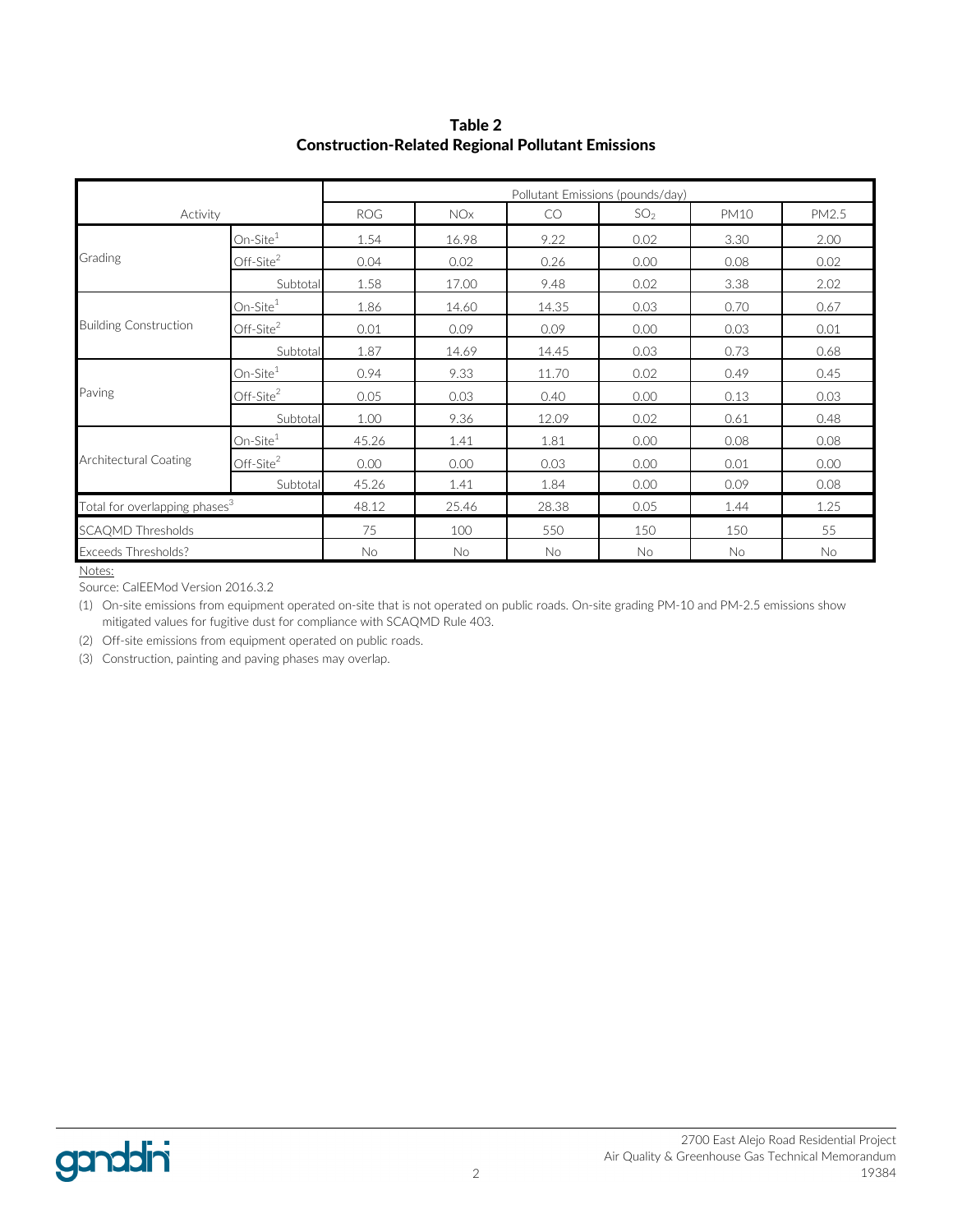Table 3 Maximum Number of Acres Disturbed Per Day

| Activity        | Equipment                     | Number | Acres/8hr-day | <b>Total Acres</b> |
|-----------------|-------------------------------|--------|---------------|--------------------|
|                 | Rubber Tired Dozers           |        | . J. H        |                    |
| Grading         | Graders                       |        | J. 5          |                    |
|                 | Crawler Tractors <sup>1</sup> |        | (             |                    |
| Total for phase |                               |        |               |                    |

Source: South Coast AQMD, Fact Sheet for Applying CalEEMod to Localized Significance Thresholds, 2011b.

(1) Tractor/loader/backhoe is a suitable surrogate for a crawler tractor per SCAQMD staff.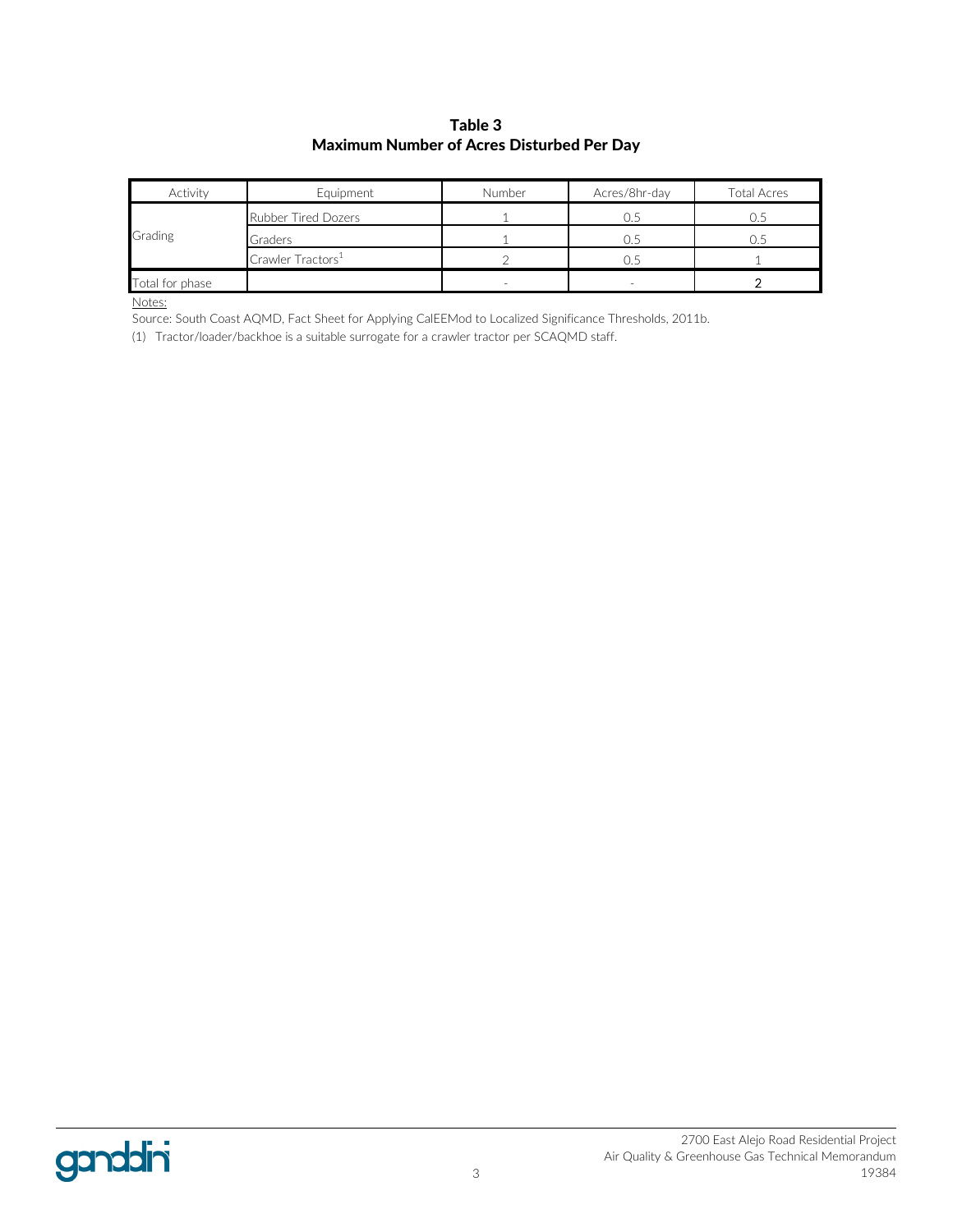#### Local Construction Emissions at the Nearest Receptors Table 4

|                                |            |           | On-Site Pollutant Emissions (pounds/day) |       |
|--------------------------------|------------|-----------|------------------------------------------|-------|
| Activity                       | <b>NOx</b> | CO        | <b>PM10</b>                              | PM2.5 |
| Grading                        | 16.98      | 9.22      | 3.30                                     | 2.00  |
| <b>Building Construction</b>   | 14.60      | 14.35     | 0.70                                     | 0.67  |
| Paving                         | 9.33       | 11.70     | 0.49                                     | 0.45  |
| <b>Architectural Coating</b>   | 1.41       | 1.81      | 0.08                                     | 0.08  |
| SCAQMD Thresholds <sup>1</sup> | 191        | 1.299     |                                          |       |
| Exceeds Threshold?             | <b>No</b>  | <b>No</b> | <b>No</b>                                | No    |

Notes:

Source: Calculated from CalEEMod and SCAQMD's Mass Rate Look-up Tables for 2 acres at a distance of 25 meters in SRA 30 Coachella Valley.

(1) The nearest sensitive receptors to the project include the existing single-family residential dwelling units located approximately 50 feet (~15 meters) to the west (across Juanita Drive) and 70 feet (~21 meters) to the southeast (across the intersection of Alejo Road and Juanita Drive) of the project site; therefore, the 25 meter threshold was used.

Note: The project will disturb up to a maximum of 2 acres a day during grading (see Table 3).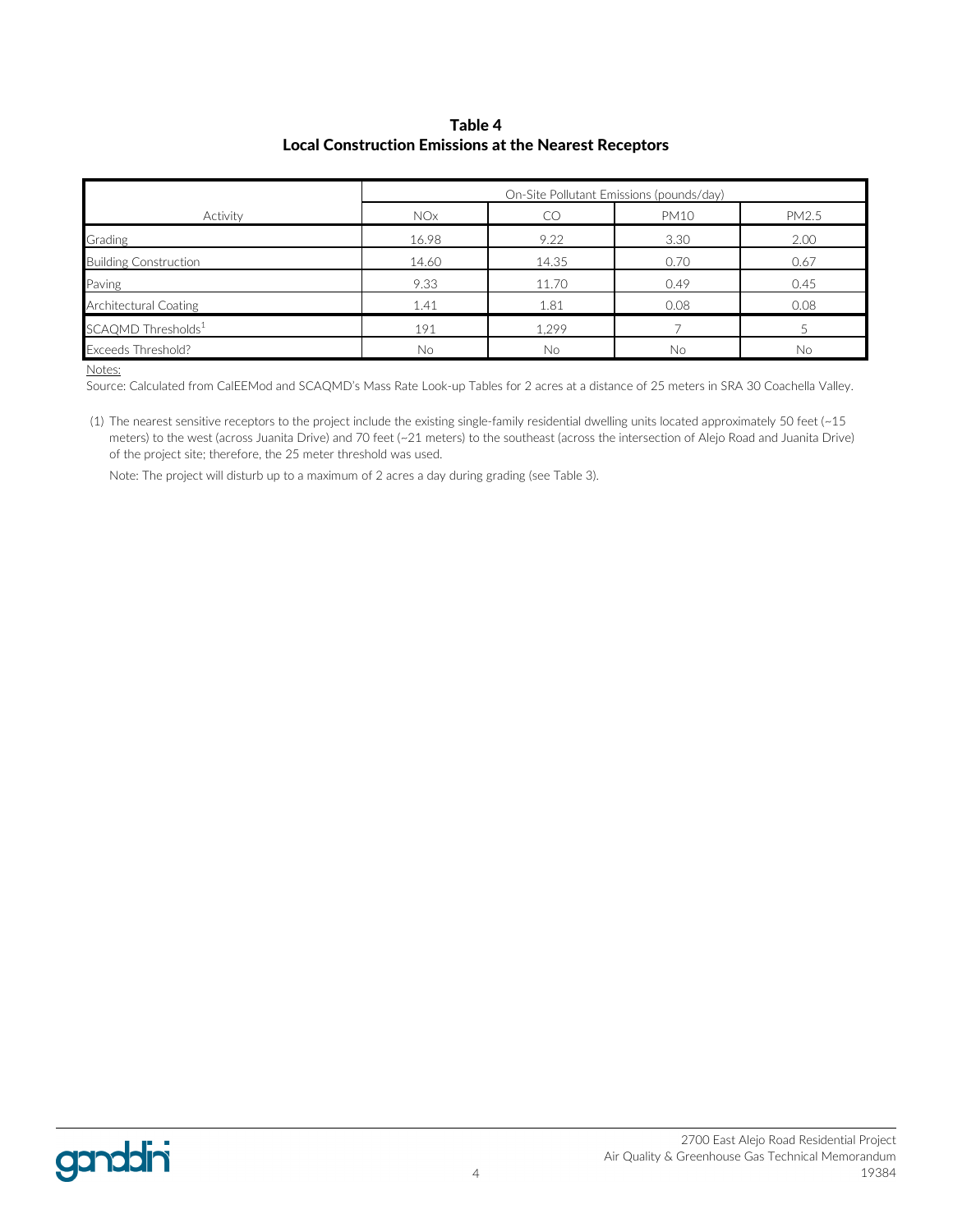### Regional Operational Pollutant Emissions Table 5

|                             | Pollutant Emissions (pounds/day) |            |      |                 |             |       |  |  |  |  |  |
|-----------------------------|----------------------------------|------------|------|-----------------|-------------|-------|--|--|--|--|--|
| Activity                    | <b>ROG</b>                       | <b>NOx</b> | CO   | SO <sub>2</sub> | <b>PM10</b> | PM2.5 |  |  |  |  |  |
| Area Sources <sup>1</sup>   | 0.47                             | 0.13       | 0.71 | 0.00            | 0.01        | 0.01  |  |  |  |  |  |
| Energy Usage <sup>2</sup>   | 0.01                             | 0.06       | 0.03 | 0.00            | 0.01        | 0.01  |  |  |  |  |  |
| Mobile Sources <sup>3</sup> | 0.12                             | 0.68       | 1.12 | 0.01            | 0.37        | 0.10  |  |  |  |  |  |
| <b>Total Emissions</b>      | 0.59                             | 0.87       | 1.86 | 0.01            | 0.39        | 0.12  |  |  |  |  |  |
| <b>SCAQMD Thresholds</b>    | 75                               | 100        | 550  | 150             | 150         | 55    |  |  |  |  |  |
| <b>Exceeds Threshold?</b>   | <b>No</b>                        | <b>No</b>  | No   | No              | No.         | No.   |  |  |  |  |  |

Notes:

Source: CalEEMod Version 2016.3.2; the higher of either summer or winter emissions.

(1) Area sources consist of emissions from consumer products, architectural coatings, and landscaping equipment.

(2) Energy usage consists of emissions from generation of electricity and on-site natural gas usage.

(3) Mobile sources consist of emissions from vehicles and road dust.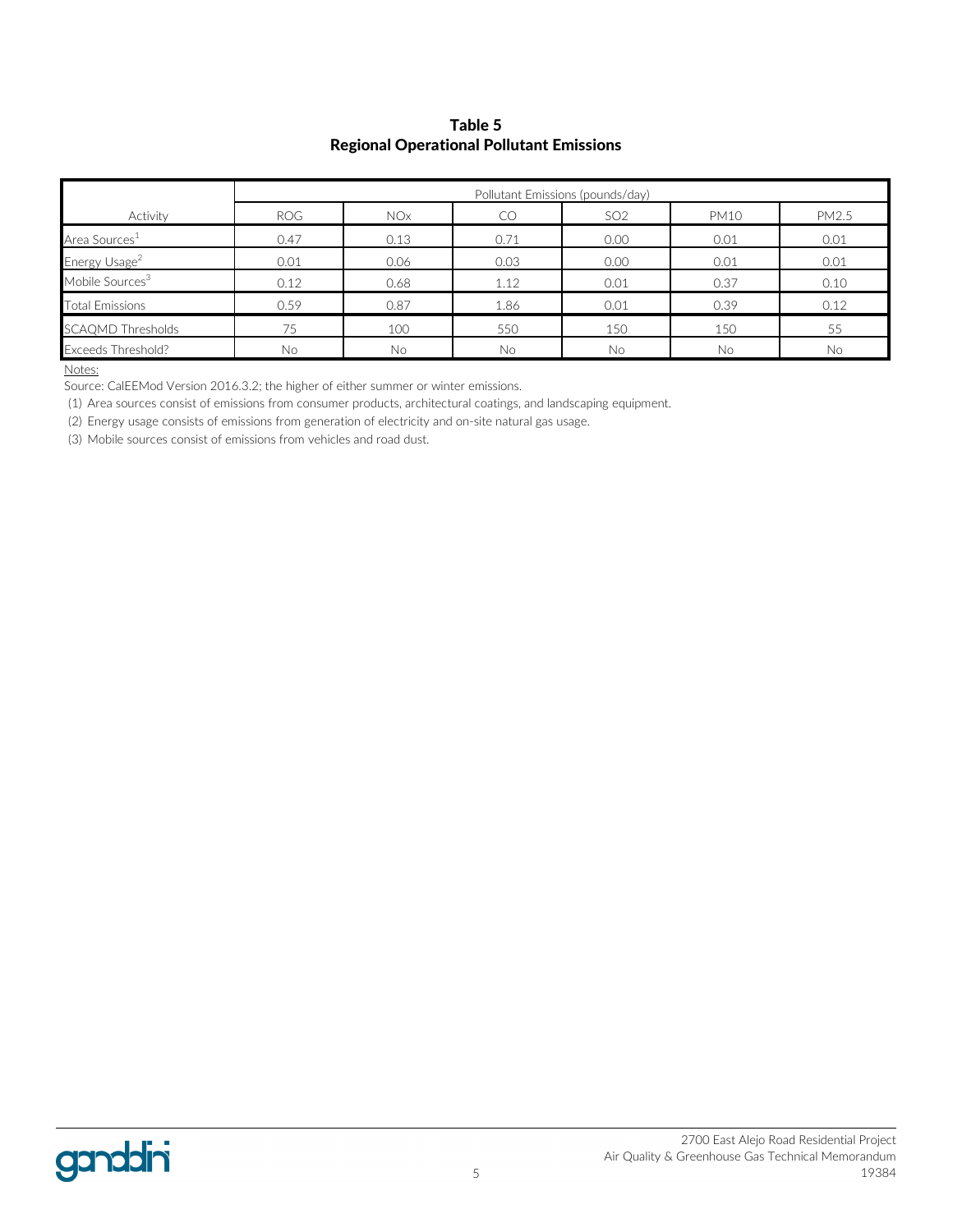#### Table 6 Project-Related Greenhouse Gas Emissions

|                                         | Greenhouse Gas Emissions (Metric Tons/Year) |                        |                 |                 |                  |                   |  |  |  |
|-----------------------------------------|---------------------------------------------|------------------------|-----------------|-----------------|------------------|-------------------|--|--|--|
| Category                                | Bio-CO <sub>2</sub>                         | NonBio-CO <sub>2</sub> | CO <sub>2</sub> | CH <sub>4</sub> | N <sub>2</sub> O | CO <sub>2</sub> e |  |  |  |
| Area Sources <sup>1</sup>               | 0.00                                        | 5.68                   | 5.68<br>0.00    |                 | 0.00             | 5.80              |  |  |  |
| Energy Usage <sup>2</sup>               | 0.00                                        | 35.28                  | 35.28           | 0.00            | 0.00             | 35.44             |  |  |  |
| Mobile Sources <sup>3</sup>             | 0.00                                        | 78.66                  | 78.66           | 0.00            | 0.00             | 78.76             |  |  |  |
| Waste <sup>4</sup>                      | 1.91                                        | 0.00                   | 1.91            | 0.11            | 0.00             | 4.74              |  |  |  |
| Water <sup>5</sup>                      | 0.17                                        | 3.33                   | 3.49            | 0.02            | 0.00             | 4.05              |  |  |  |
| Construction <sup>6</sup>               | 0.00                                        | 8.27                   | 8.27            | 0.00            | 0.00             | 8.31              |  |  |  |
| Total Emissions                         | 2.08                                        | 131.21                 | 133.29          | 0.14            | 0.00             | 137.09            |  |  |  |
| <b>SCAQMD Draft Screening Threshold</b> |                                             |                        |                 |                 |                  | 3,000             |  |  |  |
| <b>Exceeds Threshold?</b>               |                                             |                        |                 |                 |                  |                   |  |  |  |

Notes:

Source: CalEEMod Version 2016.3.2 for Opening Year 2023.

(1) Area sources consist of GHG emissions from consumer products, architectural coatings, and landscape equipment.

(2) Energy usage consist of GHG emissions from electricity and natural gas usage.

(3) Mobile sources consist of GHG emissions from vehicles.

(4) Solid waste includes the  $CO_2$  and  $CH_4$  emissions created from the solid waste placed in landfills.

(5) Water includes GHG emissions from electricity used for transport of water and processing of wastewater.

(6) Construction GHG emissions CO2e based on a 30 year amortization rate.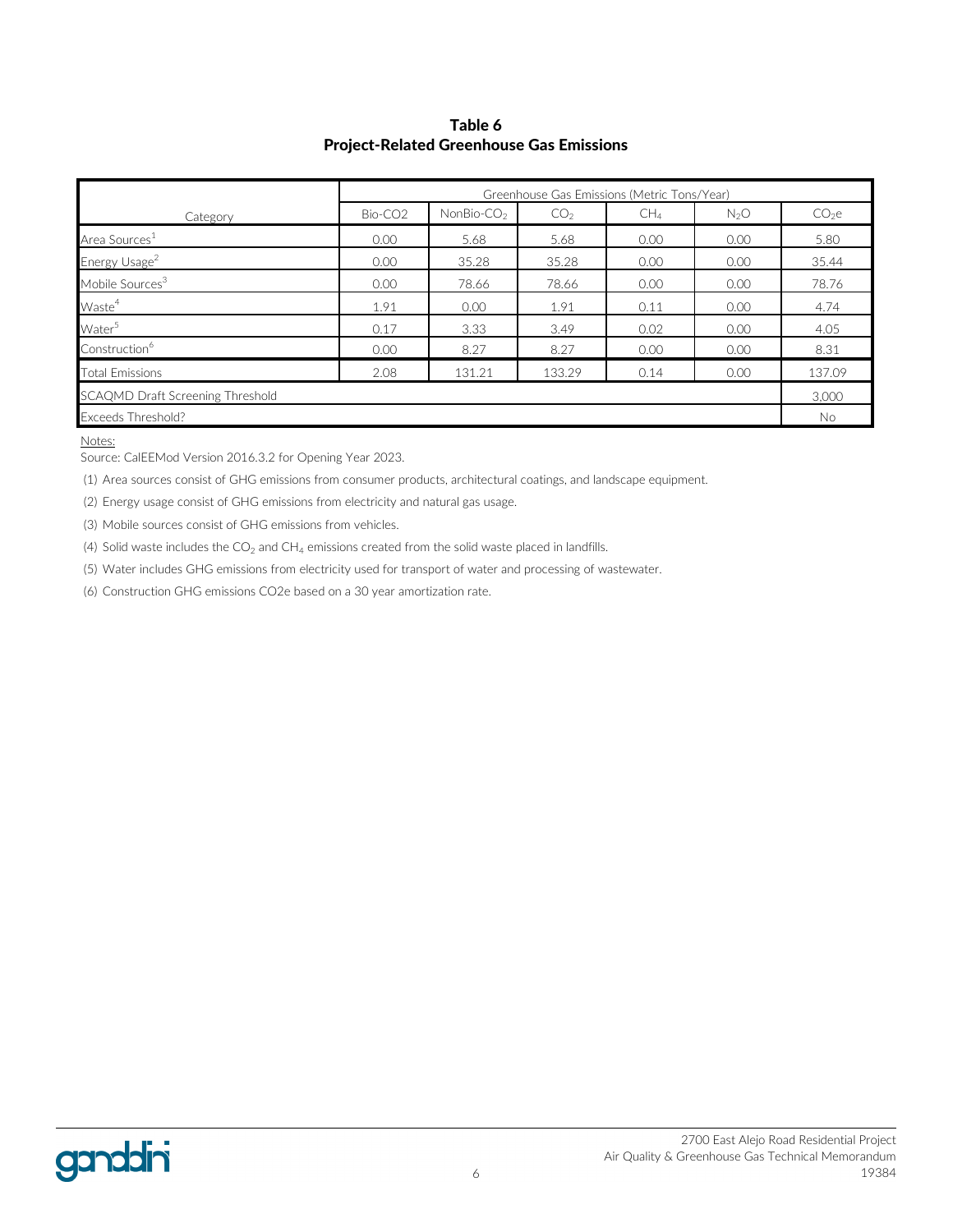Table 7 City of Palm Springs CAP Applicable Measures Project Comparison

| Sector                          | CAP Measures to Reduce Greenhouse Gas Emissions                                                                                                                                                       | Project Compliance with Measure                                                                                                                                                                                                                                                                                                                                                                                                                                                                                                                             |
|---------------------------------|-------------------------------------------------------------------------------------------------------------------------------------------------------------------------------------------------------|-------------------------------------------------------------------------------------------------------------------------------------------------------------------------------------------------------------------------------------------------------------------------------------------------------------------------------------------------------------------------------------------------------------------------------------------------------------------------------------------------------------------------------------------------------------|
| Sphere - "Where We Live"        |                                                                                                                                                                                                       |                                                                                                                                                                                                                                                                                                                                                                                                                                                                                                                                                             |
| Solid Waste                     | Solid Waste Diversion: Increase solid waste<br>diversion rate by 5% to 80.1% by 2015 potentially through<br>awareness programs, recognition and other financial instruments.                          | Consistent. The project will be required to comply with AB 341, which<br>includes recycling programs that reduces waste to landfills by a<br>minimum 75% by 2020.                                                                                                                                                                                                                                                                                                                                                                                           |
| Solid Waste                     | Solid Waste Diversion: Increase solid waste diversion rate by an<br>additional 10% to 90.1% by 2020 potentially through awareness<br>programs, recognition and other financial instruments.           | Consistent. The project will be required to comply with AB 341, which<br>includes recycling programs that reduces waste to landfills by a<br>minimum of 75% by 2020.                                                                                                                                                                                                                                                                                                                                                                                        |
| Water                           | Gray-Water Ready Ordinance: Require all new residential<br>development to be constructed for easy implementation of gray<br>water systems that redirect water from wash basins, showers, and<br>tubs. | Consistent. The project is a residential project and will be required to be<br>constructed for easy implementation of gray water systems that redirect<br>water from wash basins, showers, and tubs.                                                                                                                                                                                                                                                                                                                                                        |
| Sphere- " How We Build"         |                                                                                                                                                                                                       |                                                                                                                                                                                                                                                                                                                                                                                                                                                                                                                                                             |
| Residential<br><b>Buildings</b> | Green Building Program: Promote the voluntary Green Building<br>Program to prepare for enhanced Title 24 requirements and green<br>building standards.                                                | Consistent. The California Green Building Standards Code (proposed<br>Part 11, Title 24) was adopted as part of the California Building<br>Standards Code in the CCR. Part 11 establishes voluntary standards,<br>that became mandatory in the 2019 edition of the Code, on planning<br>and design for sustainable site development, energy efficiency (in excess<br>of the California Energy Code requirements), water conservation,<br>material conservation, and internal air contaminants. The project will be<br>subject to these mandatory standards. |
| Residential<br><b>Buildings</b> | Shade Trees: Promote properly sited and selected shade trees in<br>100% of new construction to reduce heat island and provide shade<br>to offset air conditioning.                                    | Consistent. The project involves the construction of eight single-family<br>residential homes. The proposed project would be subject to and comply<br>with applicable City of Palm Springs Municipal Code regulations<br>regarding the number of trees to be planted for single-family residential<br>uses.                                                                                                                                                                                                                                                 |
| Water                           | Storm water Capture: Promote storm water capture and retention<br>for exterior landscape use (cisterns, rain barrels) to demonstrate 10<br>new systems by 2020.                                       | Consistent. The project would be required to comply with City of Palm<br>Springs Municipal Code (i.e., Section 8.70.100 etc.) regulations regarding<br>stormwater retention for single-family residential uses.                                                                                                                                                                                                                                                                                                                                             |

Source: City of Palm Springs Climate Action Plan (2013).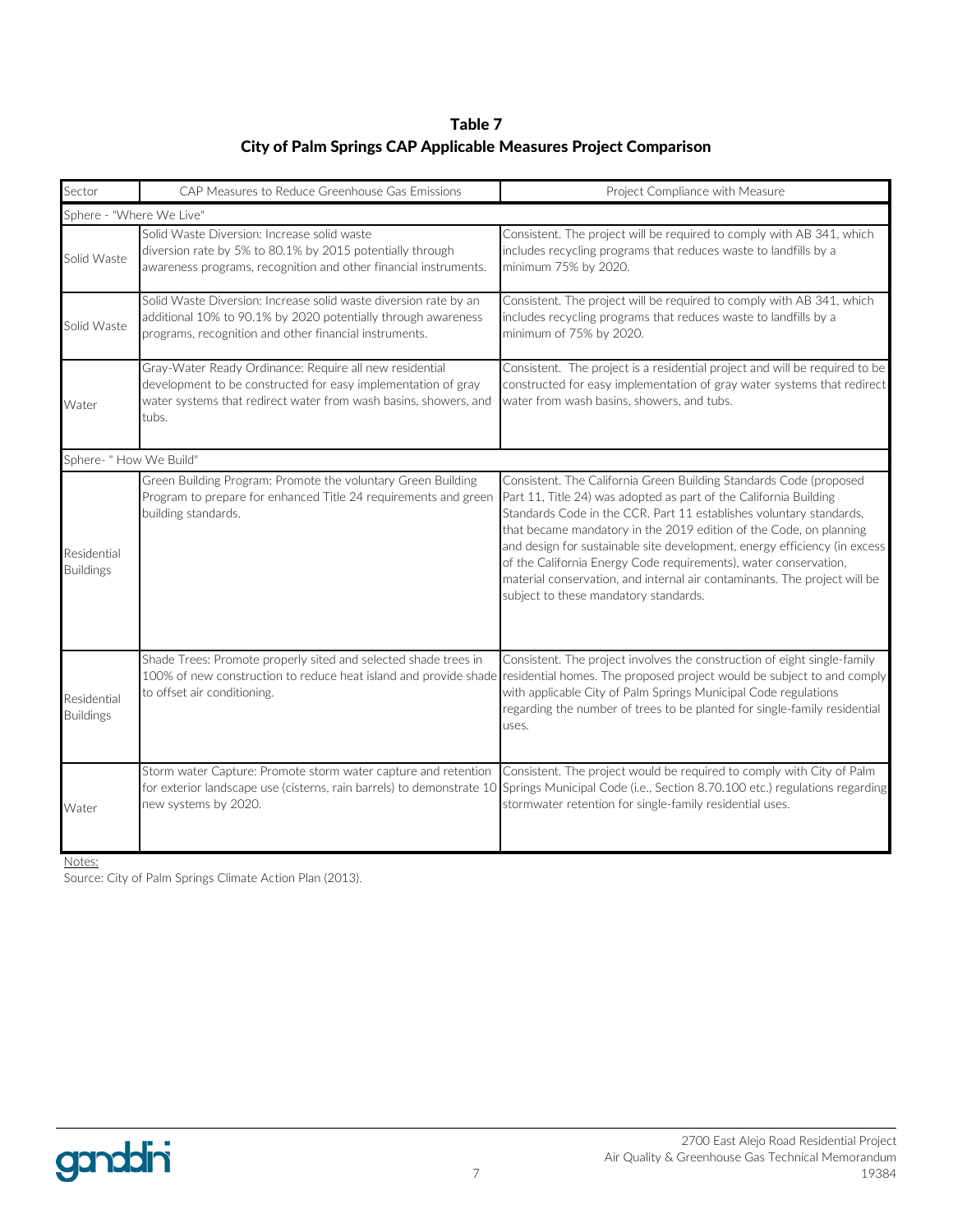APPENDIX A

**GLOSSARY**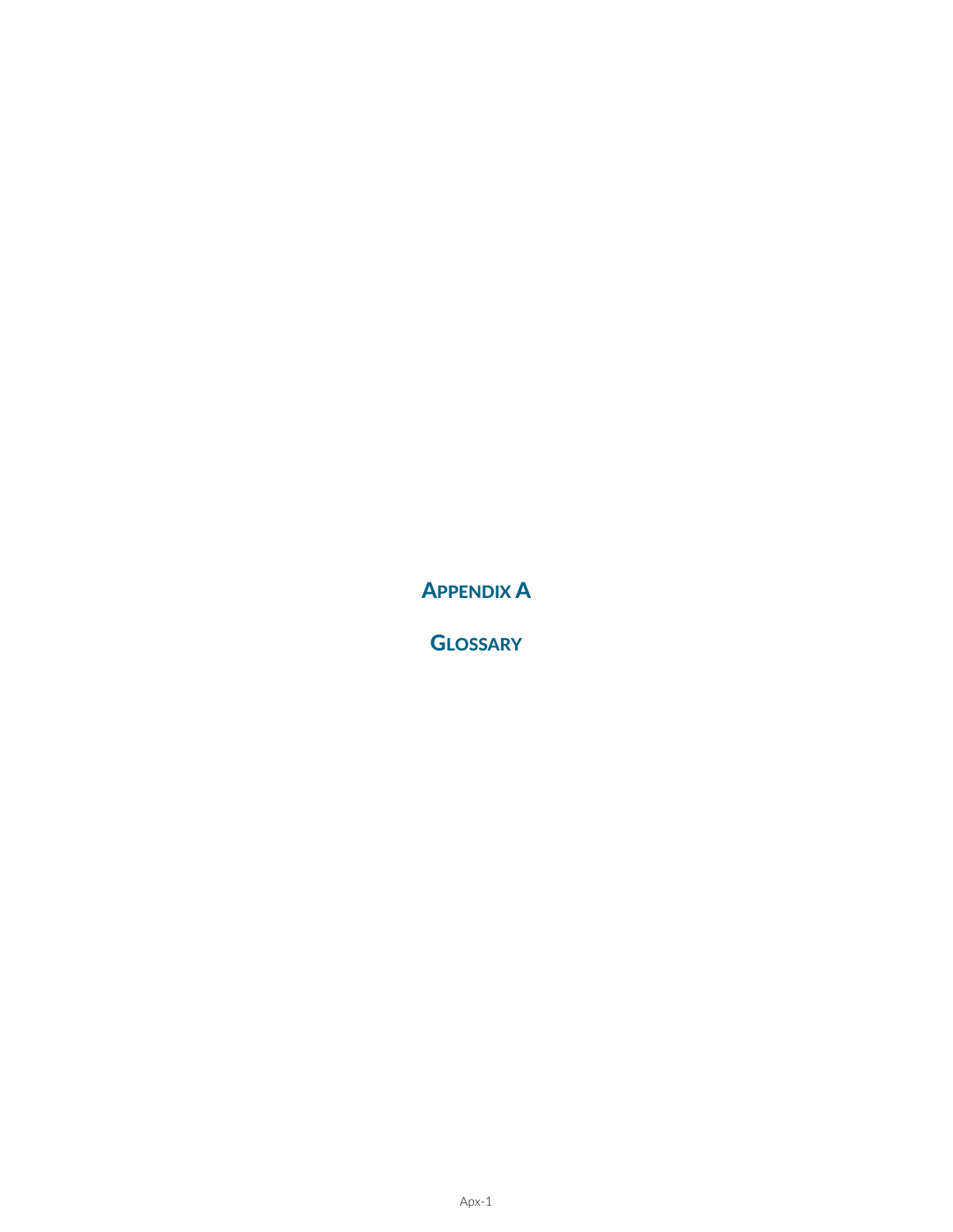| California Ambient Air Quality Standards<br>California Environmental Protection Agency<br>California Air Pollution Control Officers Association<br>California Air Resources Board<br>California Clean Air Act<br>California Code of Regulations<br>California Environmental Quality Act<br>Chlorofluorocarbons<br>Methane<br><b>CNG</b><br>Compressed natural gas<br>Carbon monoxide<br>CO<br>Carbon dioxide<br>CO <sub>2</sub><br>CO <sub>2</sub> e<br>Carbon dioxide equivalent<br><b>DPM</b><br>Diesel particulate matter<br><b>EPA</b><br>U.S. Environmental Protection Agency<br><b>GHG</b><br>Greenhouse gas<br>Global warming potential<br><b>GWP</b><br>Hydrofluorocarbons<br><b>HFCs</b><br>International Panel on Climate Change<br><b>IPCC</b><br><b>LST</b><br>Localized Significant Thresholds<br>Metric tons of carbon dioxide equivalent<br>MTCO <sub>2</sub> e<br>Million metric tons of carbon dioxide equivalent<br>MMTCO <sub>2</sub> e<br><b>MPO</b><br>Metropolitan Planning Organization<br><b>NAAQS</b><br><b>National Ambient Air Quality Standards</b><br><b>NO<sub>x</sub></b><br>Nitrogen Oxides<br>Nitrogen dioxide<br>NO <sub>2</sub><br>Nitrous oxide<br>N <sub>2</sub> O<br>O <sub>3</sub><br>Ozone<br><b>OPR</b><br>Governor's Office of Planning and Research<br>Perfluorocarbons<br><b>PFCs</b><br>Particle matter<br><b>PM</b><br><b>PM10</b><br>Particles that are less than 10 micrometers in diameter<br>Particles that are less than 2.5 micrometers in diameter<br>PMI<br>Point of maximum impact<br>Parts per billion<br>Parts per million<br>Regional Transportation Improvement Plan<br><b>Regional Transportation Plan</b><br>South Coast Air Basin<br>Southern California Association of Governments<br>South Coast Air Quality Management District<br>Sulfur hexafluoride<br><b>State Implementation Plan</b><br><b>Sulfur Oxides</b><br>Toxic air contaminants<br>United Nations Framework Convention on Climate Change | <b>AQMP</b>     | Air Quality Management Plan |
|------------------------------------------------------------------------------------------------------------------------------------------------------------------------------------------------------------------------------------------------------------------------------------------------------------------------------------------------------------------------------------------------------------------------------------------------------------------------------------------------------------------------------------------------------------------------------------------------------------------------------------------------------------------------------------------------------------------------------------------------------------------------------------------------------------------------------------------------------------------------------------------------------------------------------------------------------------------------------------------------------------------------------------------------------------------------------------------------------------------------------------------------------------------------------------------------------------------------------------------------------------------------------------------------------------------------------------------------------------------------------------------------------------------------------------------------------------------------------------------------------------------------------------------------------------------------------------------------------------------------------------------------------------------------------------------------------------------------------------------------------------------------------------------------------------------------------------------------------------------------------------------------------------------------------------------------------------------------|-----------------|-----------------------------|
|                                                                                                                                                                                                                                                                                                                                                                                                                                                                                                                                                                                                                                                                                                                                                                                                                                                                                                                                                                                                                                                                                                                                                                                                                                                                                                                                                                                                                                                                                                                                                                                                                                                                                                                                                                                                                                                                                                                                                                        | CAAQS           |                             |
|                                                                                                                                                                                                                                                                                                                                                                                                                                                                                                                                                                                                                                                                                                                                                                                                                                                                                                                                                                                                                                                                                                                                                                                                                                                                                                                                                                                                                                                                                                                                                                                                                                                                                                                                                                                                                                                                                                                                                                        | CalEPA          |                             |
|                                                                                                                                                                                                                                                                                                                                                                                                                                                                                                                                                                                                                                                                                                                                                                                                                                                                                                                                                                                                                                                                                                                                                                                                                                                                                                                                                                                                                                                                                                                                                                                                                                                                                                                                                                                                                                                                                                                                                                        | <b>CAPCOA</b>   |                             |
|                                                                                                                                                                                                                                                                                                                                                                                                                                                                                                                                                                                                                                                                                                                                                                                                                                                                                                                                                                                                                                                                                                                                                                                                                                                                                                                                                                                                                                                                                                                                                                                                                                                                                                                                                                                                                                                                                                                                                                        | <b>CARB</b>     |                             |
|                                                                                                                                                                                                                                                                                                                                                                                                                                                                                                                                                                                                                                                                                                                                                                                                                                                                                                                                                                                                                                                                                                                                                                                                                                                                                                                                                                                                                                                                                                                                                                                                                                                                                                                                                                                                                                                                                                                                                                        | <b>CCAA</b>     |                             |
|                                                                                                                                                                                                                                                                                                                                                                                                                                                                                                                                                                                                                                                                                                                                                                                                                                                                                                                                                                                                                                                                                                                                                                                                                                                                                                                                                                                                                                                                                                                                                                                                                                                                                                                                                                                                                                                                                                                                                                        | <b>CCR</b>      |                             |
|                                                                                                                                                                                                                                                                                                                                                                                                                                                                                                                                                                                                                                                                                                                                                                                                                                                                                                                                                                                                                                                                                                                                                                                                                                                                                                                                                                                                                                                                                                                                                                                                                                                                                                                                                                                                                                                                                                                                                                        | CEQA            |                             |
|                                                                                                                                                                                                                                                                                                                                                                                                                                                                                                                                                                                                                                                                                                                                                                                                                                                                                                                                                                                                                                                                                                                                                                                                                                                                                                                                                                                                                                                                                                                                                                                                                                                                                                                                                                                                                                                                                                                                                                        | <b>CFCs</b>     |                             |
|                                                                                                                                                                                                                                                                                                                                                                                                                                                                                                                                                                                                                                                                                                                                                                                                                                                                                                                                                                                                                                                                                                                                                                                                                                                                                                                                                                                                                                                                                                                                                                                                                                                                                                                                                                                                                                                                                                                                                                        | CH <sub>4</sub> |                             |
|                                                                                                                                                                                                                                                                                                                                                                                                                                                                                                                                                                                                                                                                                                                                                                                                                                                                                                                                                                                                                                                                                                                                                                                                                                                                                                                                                                                                                                                                                                                                                                                                                                                                                                                                                                                                                                                                                                                                                                        |                 |                             |
|                                                                                                                                                                                                                                                                                                                                                                                                                                                                                                                                                                                                                                                                                                                                                                                                                                                                                                                                                                                                                                                                                                                                                                                                                                                                                                                                                                                                                                                                                                                                                                                                                                                                                                                                                                                                                                                                                                                                                                        |                 |                             |
|                                                                                                                                                                                                                                                                                                                                                                                                                                                                                                                                                                                                                                                                                                                                                                                                                                                                                                                                                                                                                                                                                                                                                                                                                                                                                                                                                                                                                                                                                                                                                                                                                                                                                                                                                                                                                                                                                                                                                                        |                 |                             |
|                                                                                                                                                                                                                                                                                                                                                                                                                                                                                                                                                                                                                                                                                                                                                                                                                                                                                                                                                                                                                                                                                                                                                                                                                                                                                                                                                                                                                                                                                                                                                                                                                                                                                                                                                                                                                                                                                                                                                                        |                 |                             |
|                                                                                                                                                                                                                                                                                                                                                                                                                                                                                                                                                                                                                                                                                                                                                                                                                                                                                                                                                                                                                                                                                                                                                                                                                                                                                                                                                                                                                                                                                                                                                                                                                                                                                                                                                                                                                                                                                                                                                                        |                 |                             |
|                                                                                                                                                                                                                                                                                                                                                                                                                                                                                                                                                                                                                                                                                                                                                                                                                                                                                                                                                                                                                                                                                                                                                                                                                                                                                                                                                                                                                                                                                                                                                                                                                                                                                                                                                                                                                                                                                                                                                                        |                 |                             |
|                                                                                                                                                                                                                                                                                                                                                                                                                                                                                                                                                                                                                                                                                                                                                                                                                                                                                                                                                                                                                                                                                                                                                                                                                                                                                                                                                                                                                                                                                                                                                                                                                                                                                                                                                                                                                                                                                                                                                                        |                 |                             |
|                                                                                                                                                                                                                                                                                                                                                                                                                                                                                                                                                                                                                                                                                                                                                                                                                                                                                                                                                                                                                                                                                                                                                                                                                                                                                                                                                                                                                                                                                                                                                                                                                                                                                                                                                                                                                                                                                                                                                                        |                 |                             |
|                                                                                                                                                                                                                                                                                                                                                                                                                                                                                                                                                                                                                                                                                                                                                                                                                                                                                                                                                                                                                                                                                                                                                                                                                                                                                                                                                                                                                                                                                                                                                                                                                                                                                                                                                                                                                                                                                                                                                                        |                 |                             |
|                                                                                                                                                                                                                                                                                                                                                                                                                                                                                                                                                                                                                                                                                                                                                                                                                                                                                                                                                                                                                                                                                                                                                                                                                                                                                                                                                                                                                                                                                                                                                                                                                                                                                                                                                                                                                                                                                                                                                                        |                 |                             |
|                                                                                                                                                                                                                                                                                                                                                                                                                                                                                                                                                                                                                                                                                                                                                                                                                                                                                                                                                                                                                                                                                                                                                                                                                                                                                                                                                                                                                                                                                                                                                                                                                                                                                                                                                                                                                                                                                                                                                                        |                 |                             |
|                                                                                                                                                                                                                                                                                                                                                                                                                                                                                                                                                                                                                                                                                                                                                                                                                                                                                                                                                                                                                                                                                                                                                                                                                                                                                                                                                                                                                                                                                                                                                                                                                                                                                                                                                                                                                                                                                                                                                                        |                 |                             |
|                                                                                                                                                                                                                                                                                                                                                                                                                                                                                                                                                                                                                                                                                                                                                                                                                                                                                                                                                                                                                                                                                                                                                                                                                                                                                                                                                                                                                                                                                                                                                                                                                                                                                                                                                                                                                                                                                                                                                                        |                 |                             |
|                                                                                                                                                                                                                                                                                                                                                                                                                                                                                                                                                                                                                                                                                                                                                                                                                                                                                                                                                                                                                                                                                                                                                                                                                                                                                                                                                                                                                                                                                                                                                                                                                                                                                                                                                                                                                                                                                                                                                                        |                 |                             |
|                                                                                                                                                                                                                                                                                                                                                                                                                                                                                                                                                                                                                                                                                                                                                                                                                                                                                                                                                                                                                                                                                                                                                                                                                                                                                                                                                                                                                                                                                                                                                                                                                                                                                                                                                                                                                                                                                                                                                                        |                 |                             |
|                                                                                                                                                                                                                                                                                                                                                                                                                                                                                                                                                                                                                                                                                                                                                                                                                                                                                                                                                                                                                                                                                                                                                                                                                                                                                                                                                                                                                                                                                                                                                                                                                                                                                                                                                                                                                                                                                                                                                                        |                 |                             |
|                                                                                                                                                                                                                                                                                                                                                                                                                                                                                                                                                                                                                                                                                                                                                                                                                                                                                                                                                                                                                                                                                                                                                                                                                                                                                                                                                                                                                                                                                                                                                                                                                                                                                                                                                                                                                                                                                                                                                                        |                 |                             |
|                                                                                                                                                                                                                                                                                                                                                                                                                                                                                                                                                                                                                                                                                                                                                                                                                                                                                                                                                                                                                                                                                                                                                                                                                                                                                                                                                                                                                                                                                                                                                                                                                                                                                                                                                                                                                                                                                                                                                                        |                 |                             |
|                                                                                                                                                                                                                                                                                                                                                                                                                                                                                                                                                                                                                                                                                                                                                                                                                                                                                                                                                                                                                                                                                                                                                                                                                                                                                                                                                                                                                                                                                                                                                                                                                                                                                                                                                                                                                                                                                                                                                                        |                 |                             |
|                                                                                                                                                                                                                                                                                                                                                                                                                                                                                                                                                                                                                                                                                                                                                                                                                                                                                                                                                                                                                                                                                                                                                                                                                                                                                                                                                                                                                                                                                                                                                                                                                                                                                                                                                                                                                                                                                                                                                                        |                 |                             |
|                                                                                                                                                                                                                                                                                                                                                                                                                                                                                                                                                                                                                                                                                                                                                                                                                                                                                                                                                                                                                                                                                                                                                                                                                                                                                                                                                                                                                                                                                                                                                                                                                                                                                                                                                                                                                                                                                                                                                                        |                 |                             |
|                                                                                                                                                                                                                                                                                                                                                                                                                                                                                                                                                                                                                                                                                                                                                                                                                                                                                                                                                                                                                                                                                                                                                                                                                                                                                                                                                                                                                                                                                                                                                                                                                                                                                                                                                                                                                                                                                                                                                                        |                 |                             |
|                                                                                                                                                                                                                                                                                                                                                                                                                                                                                                                                                                                                                                                                                                                                                                                                                                                                                                                                                                                                                                                                                                                                                                                                                                                                                                                                                                                                                                                                                                                                                                                                                                                                                                                                                                                                                                                                                                                                                                        |                 |                             |
|                                                                                                                                                                                                                                                                                                                                                                                                                                                                                                                                                                                                                                                                                                                                                                                                                                                                                                                                                                                                                                                                                                                                                                                                                                                                                                                                                                                                                                                                                                                                                                                                                                                                                                                                                                                                                                                                                                                                                                        |                 |                             |
|                                                                                                                                                                                                                                                                                                                                                                                                                                                                                                                                                                                                                                                                                                                                                                                                                                                                                                                                                                                                                                                                                                                                                                                                                                                                                                                                                                                                                                                                                                                                                                                                                                                                                                                                                                                                                                                                                                                                                                        | PM2.5           |                             |
|                                                                                                                                                                                                                                                                                                                                                                                                                                                                                                                                                                                                                                                                                                                                                                                                                                                                                                                                                                                                                                                                                                                                                                                                                                                                                                                                                                                                                                                                                                                                                                                                                                                                                                                                                                                                                                                                                                                                                                        |                 |                             |
|                                                                                                                                                                                                                                                                                                                                                                                                                                                                                                                                                                                                                                                                                                                                                                                                                                                                                                                                                                                                                                                                                                                                                                                                                                                                                                                                                                                                                                                                                                                                                                                                                                                                                                                                                                                                                                                                                                                                                                        | <b>PPB</b>      |                             |
|                                                                                                                                                                                                                                                                                                                                                                                                                                                                                                                                                                                                                                                                                                                                                                                                                                                                                                                                                                                                                                                                                                                                                                                                                                                                                                                                                                                                                                                                                                                                                                                                                                                                                                                                                                                                                                                                                                                                                                        | <b>PPM</b>      |                             |
|                                                                                                                                                                                                                                                                                                                                                                                                                                                                                                                                                                                                                                                                                                                                                                                                                                                                                                                                                                                                                                                                                                                                                                                                                                                                                                                                                                                                                                                                                                                                                                                                                                                                                                                                                                                                                                                                                                                                                                        | <b>RTIP</b>     |                             |
|                                                                                                                                                                                                                                                                                                                                                                                                                                                                                                                                                                                                                                                                                                                                                                                                                                                                                                                                                                                                                                                                                                                                                                                                                                                                                                                                                                                                                                                                                                                                                                                                                                                                                                                                                                                                                                                                                                                                                                        | <b>RTP</b>      |                             |
|                                                                                                                                                                                                                                                                                                                                                                                                                                                                                                                                                                                                                                                                                                                                                                                                                                                                                                                                                                                                                                                                                                                                                                                                                                                                                                                                                                                                                                                                                                                                                                                                                                                                                                                                                                                                                                                                                                                                                                        | <b>SCAB</b>     |                             |
|                                                                                                                                                                                                                                                                                                                                                                                                                                                                                                                                                                                                                                                                                                                                                                                                                                                                                                                                                                                                                                                                                                                                                                                                                                                                                                                                                                                                                                                                                                                                                                                                                                                                                                                                                                                                                                                                                                                                                                        | <b>SCAG</b>     |                             |
|                                                                                                                                                                                                                                                                                                                                                                                                                                                                                                                                                                                                                                                                                                                                                                                                                                                                                                                                                                                                                                                                                                                                                                                                                                                                                                                                                                                                                                                                                                                                                                                                                                                                                                                                                                                                                                                                                                                                                                        | SCAQMD          |                             |
|                                                                                                                                                                                                                                                                                                                                                                                                                                                                                                                                                                                                                                                                                                                                                                                                                                                                                                                                                                                                                                                                                                                                                                                                                                                                                                                                                                                                                                                                                                                                                                                                                                                                                                                                                                                                                                                                                                                                                                        | SF <sub>6</sub> |                             |
|                                                                                                                                                                                                                                                                                                                                                                                                                                                                                                                                                                                                                                                                                                                                                                                                                                                                                                                                                                                                                                                                                                                                                                                                                                                                                                                                                                                                                                                                                                                                                                                                                                                                                                                                                                                                                                                                                                                                                                        | <b>SIP</b>      |                             |
|                                                                                                                                                                                                                                                                                                                                                                                                                                                                                                                                                                                                                                                                                                                                                                                                                                                                                                                                                                                                                                                                                                                                                                                                                                                                                                                                                                                                                                                                                                                                                                                                                                                                                                                                                                                                                                                                                                                                                                        | SOx             |                             |
|                                                                                                                                                                                                                                                                                                                                                                                                                                                                                                                                                                                                                                                                                                                                                                                                                                                                                                                                                                                                                                                                                                                                                                                                                                                                                                                                                                                                                                                                                                                                                                                                                                                                                                                                                                                                                                                                                                                                                                        | <b>TAC</b>      |                             |
|                                                                                                                                                                                                                                                                                                                                                                                                                                                                                                                                                                                                                                                                                                                                                                                                                                                                                                                                                                                                                                                                                                                                                                                                                                                                                                                                                                                                                                                                                                                                                                                                                                                                                                                                                                                                                                                                                                                                                                        | <b>UNFCC</b>    |                             |
|                                                                                                                                                                                                                                                                                                                                                                                                                                                                                                                                                                                                                                                                                                                                                                                                                                                                                                                                                                                                                                                                                                                                                                                                                                                                                                                                                                                                                                                                                                                                                                                                                                                                                                                                                                                                                                                                                                                                                                        | <b>VOC</b>      | Volatile organic compounds  |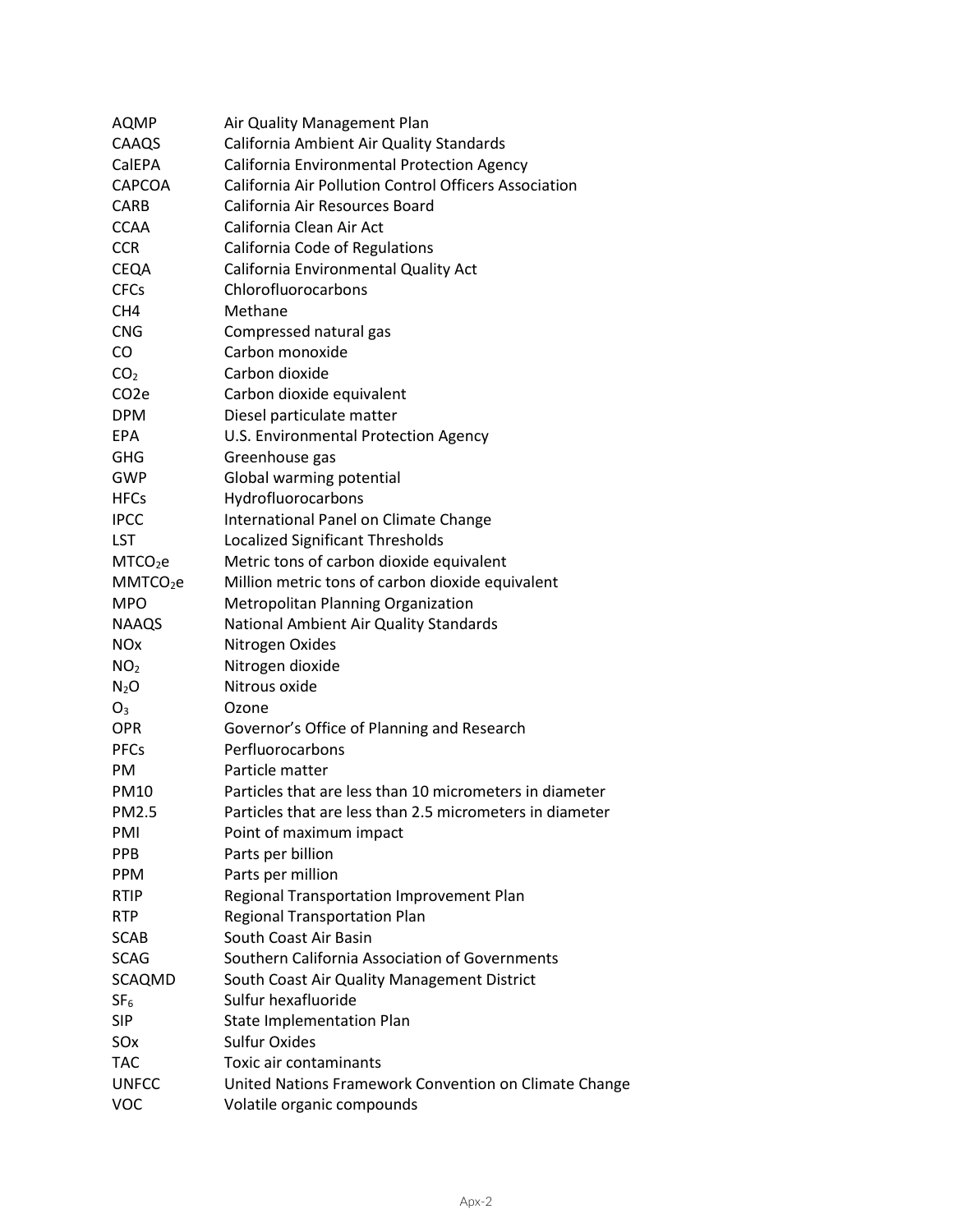APPENDIX B

CALEEMOD MODEL DAILY EMISSIONS PRINTOUTS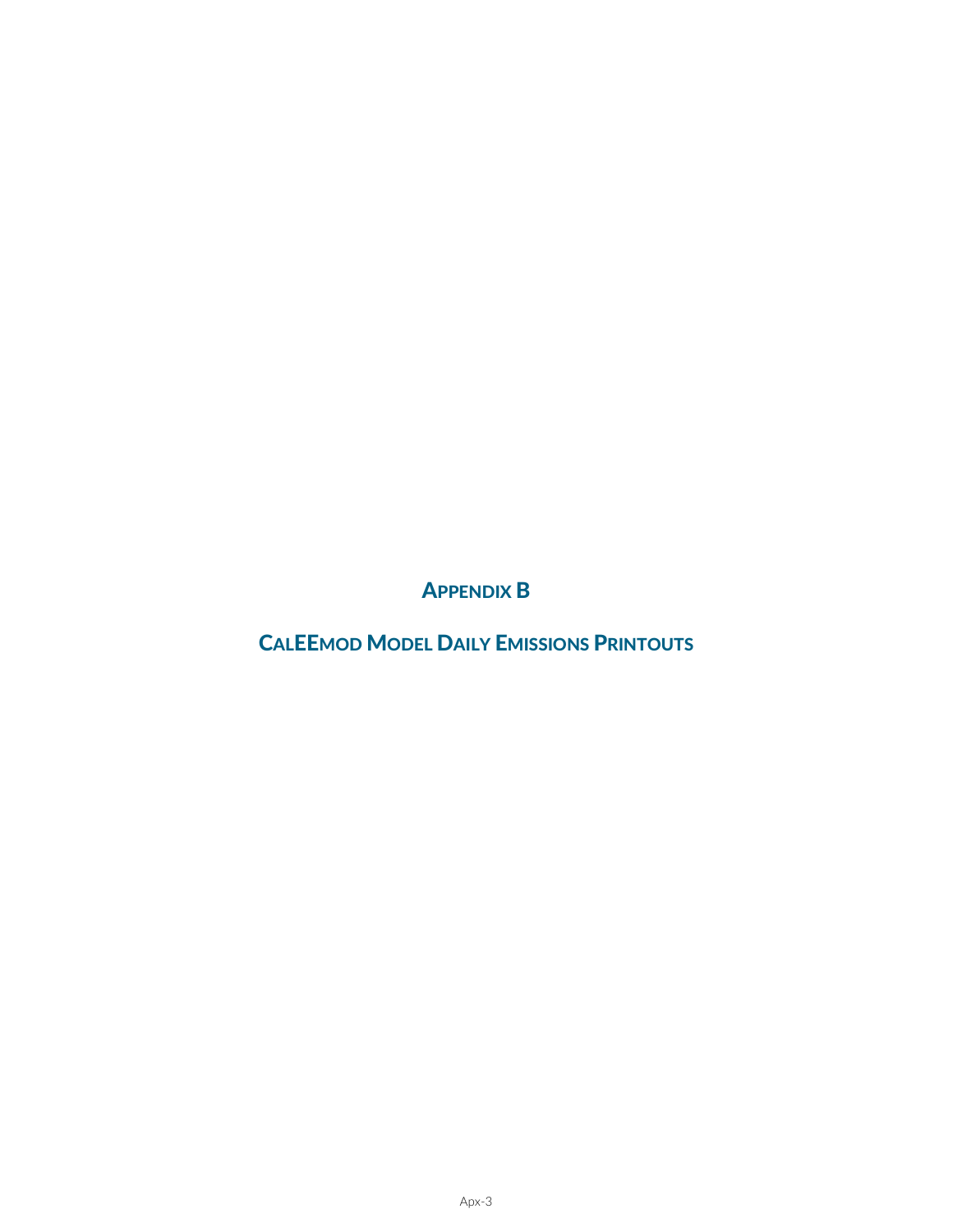## **19384 2700 East Alejo Road**

**Riverside-Salton Sea County, Summer**

# **1.0 Project Characteristics**

## **1.1 Land Usage**

| <b>Land Uses</b>      | Size | <b>Metric</b> | Lot Acreage | <b>Floor Surface Area</b> | Population |  |
|-----------------------|------|---------------|-------------|---------------------------|------------|--|
| Single Family Housing | 8.00 | Dwelling Unit | 2.53        | 14,400.00                 |            |  |

## **1.2 Other Project Characteristics**

| <b>Urbanization</b>               | Urban                      | Wind Speed (m/s)                  | 2.4   | <b>Precipitation Freg (Days)</b>        | 28    |
|-----------------------------------|----------------------------|-----------------------------------|-------|-----------------------------------------|-------|
| <b>Climate Zone</b>               | 10                         |                                   |       | <b>Operational Year</b>                 | 2023  |
| <b>Utility Company</b>            | Southern California Edison |                                   |       |                                         |       |
| <b>CO2 Intensity</b><br>(lb/MWhr) | 702.44                     | <b>CH4 Intensity</b><br>(lb/MWhr) | 0.029 | N <sub>2</sub> O Intensity<br>(lb/MWhr) | 0.006 |

## **1.3 User Entered Comments & Non-Default Data**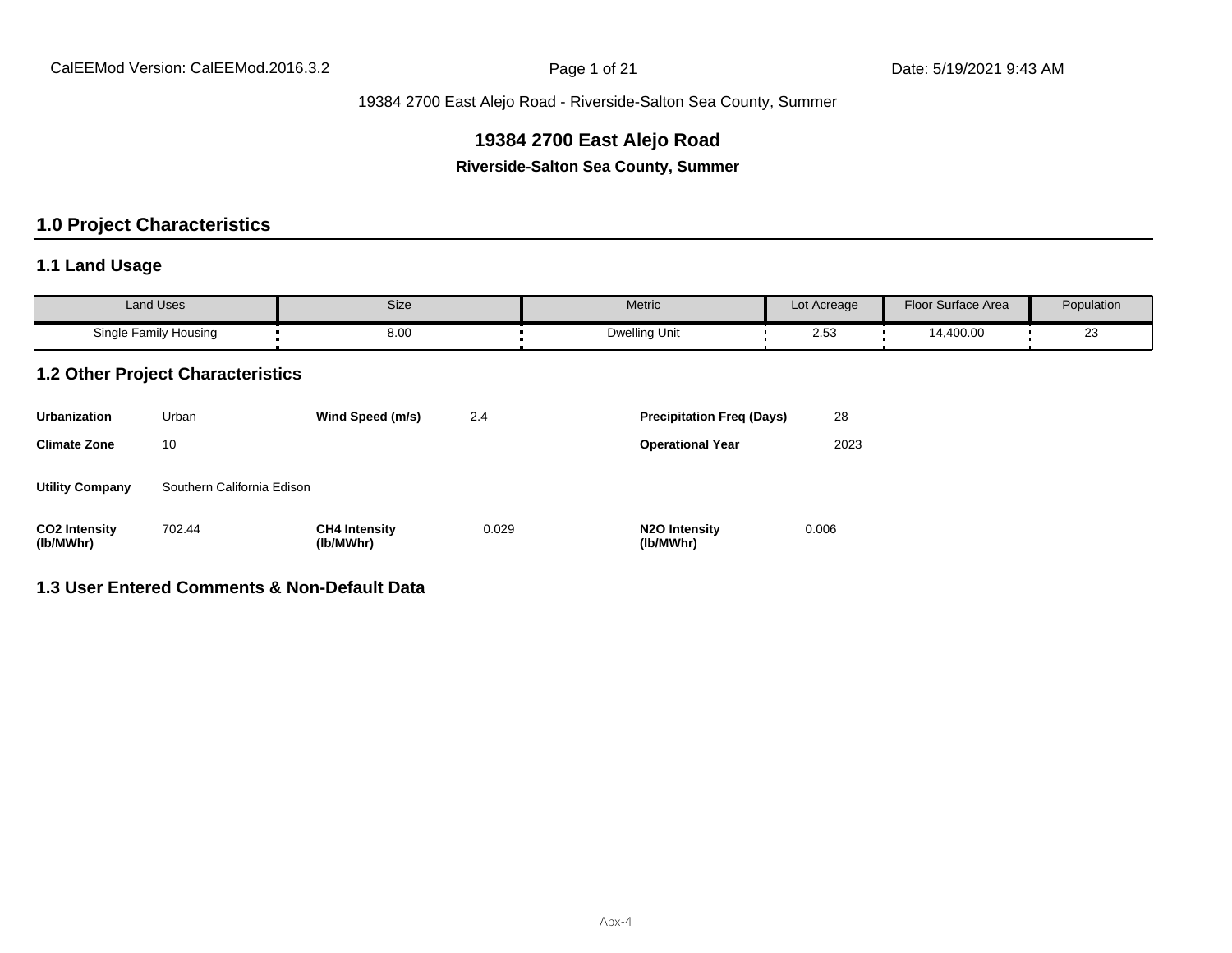CalEEMod Version: CalEEMod.2016.3.2 **Page 2 of 21** Page 2 of 21 Date: 5/19/2021 9:43 AM

19384 2700 East Alejo Road - Riverside-Salton Sea County, Summer

Project Characteristics -

Land Use - Site is ~2.53 acres with 8 single-family residential dwelling units proposed.

Construction Phase - Construction anticipated to begin early 2022 and be completed in ~12 months. No demolition or site preparation, site is vacant. CalEEMod default timing utilized.

Grading - Site is anticipated to balance.

Vehicle Trips - 10th Ed ITE Manual, SFD trip generation rates are 9.44 trips/DU/day on weekdays, 9.54 trips/DU/day on Saturdays, & 8.55 trips/DU/day on Sundays.

Woodstoves - SCAQMD Rule 445 prohibits the installation of wood burning devices in new developments.

Construction Off-road Equipment Mitigation -

Mobile Land Use Mitigation - Site is ~0.32 miles SE of Sunline Rte 14 stop Farrell at Tamarisk. 8 SFD /2.53 ac = 3.16 DU/ac.

Energy Mitigation - 2019 Title 24 Standards for residential bldgs will use ~7% less energy than with 2016 Title 24 standards.

Water Mitigation - 20% reduction indoor water use per CalGreen standards.

Waste Mitigation - AB 341 requires each jurisdiction in CA to divert at least 75% of their waste away from landfills by 2020.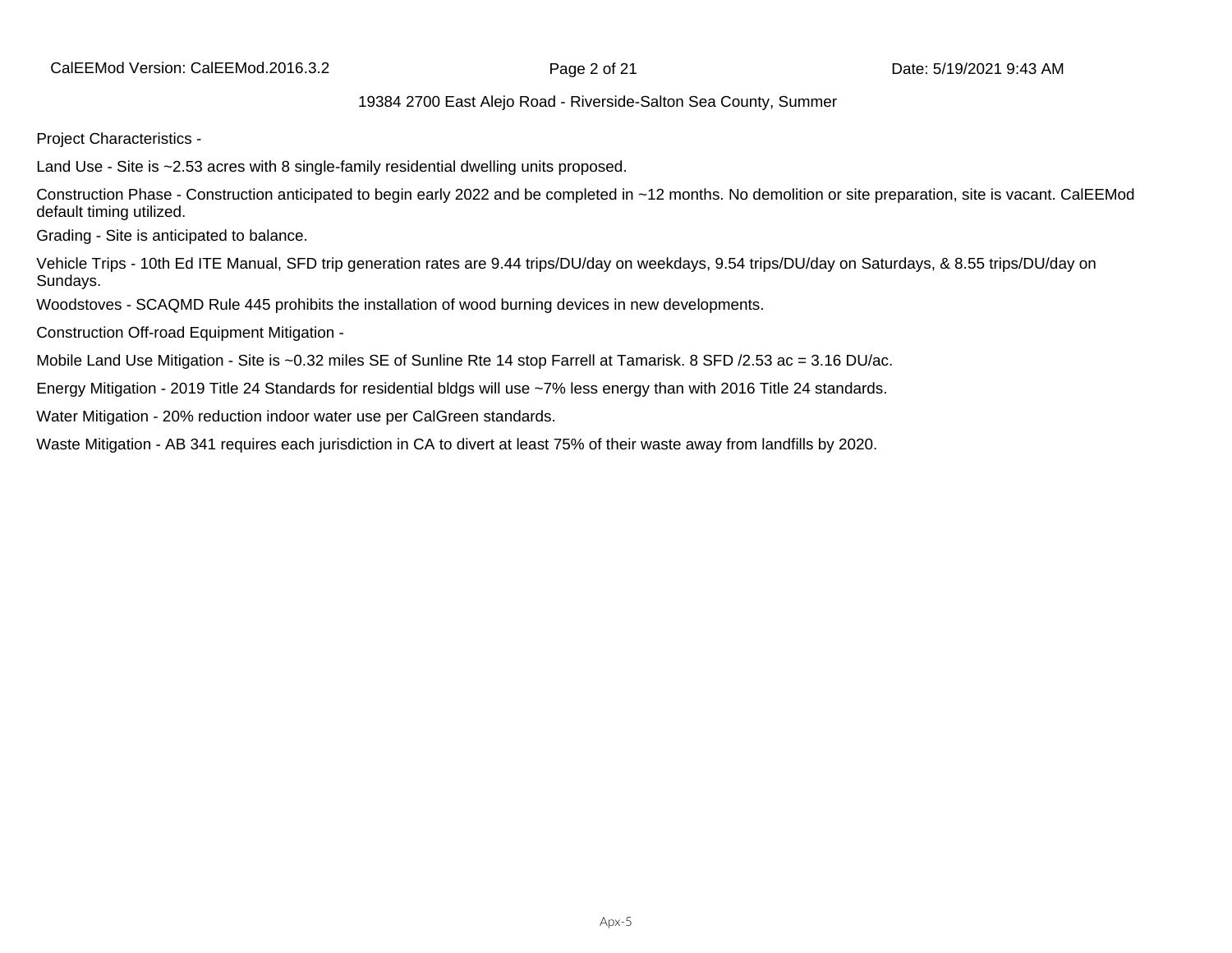| <b>Table Name</b>      | <b>Column Name</b>           | Default Value | <b>New Value</b> |
|------------------------|------------------------------|---------------|------------------|
| tblConstDustMitigation | WaterUnpavedRoadVehicleSpeed | $\Omega$      | 15               |
| tblConstructionPhase   | PhaseEndDate                 | 1/12/2023     | 12/29/2022       |
| tblConstructionPhase   | PhaseEndDate                 | 12/15/2022    | 12/1/2022        |
| tblConstructionPhase   | PhaseEndDate                 | 2/10/2022     | 1/27/2022        |
| tblConstructionPhase   | PhaseEndDate                 | 12/29/2022    | 12/15/2022       |
| tblConstructionPhase   | PhaseStartDate               | 12/30/2022    | 12/16/2022       |
| tblConstructionPhase   | PhaseStartDate               | 2/11/2022     | 1/28/2022        |
| tblConstructionPhase   | PhaseStartDate               | 2/3/2022      | 1/20/2022        |
| tblConstructionPhase   | PhaseStartDate               | 12/16/2022    | 12/2/2022        |
| tblFireplaces          | <b>NumberGas</b>             | 6.40          | 7.20             |
| tblFireplaces          | <b>NumberWood</b>            | 0.80          | 0.00             |
| tblLandUse             | LotAcreage                   | 2.60          | 2.53             |
| tblVehicleTrips        | $ST_TR$                      | 9.91          | 9.54             |
| tblVehicleTrips        | $SU_TR$                      | 8.62          | 8.55             |
| tblVehicleTrips        | WD_TR                        | 9.52          | 9.54             |
| tblWoodstoves          | NumberCatalytic              | 0.40          | 0.00             |
| tblWoodstoves          | NumberNoncatalytic           | 0.40          | 0.00             |

# **2.0 Emissions Summary**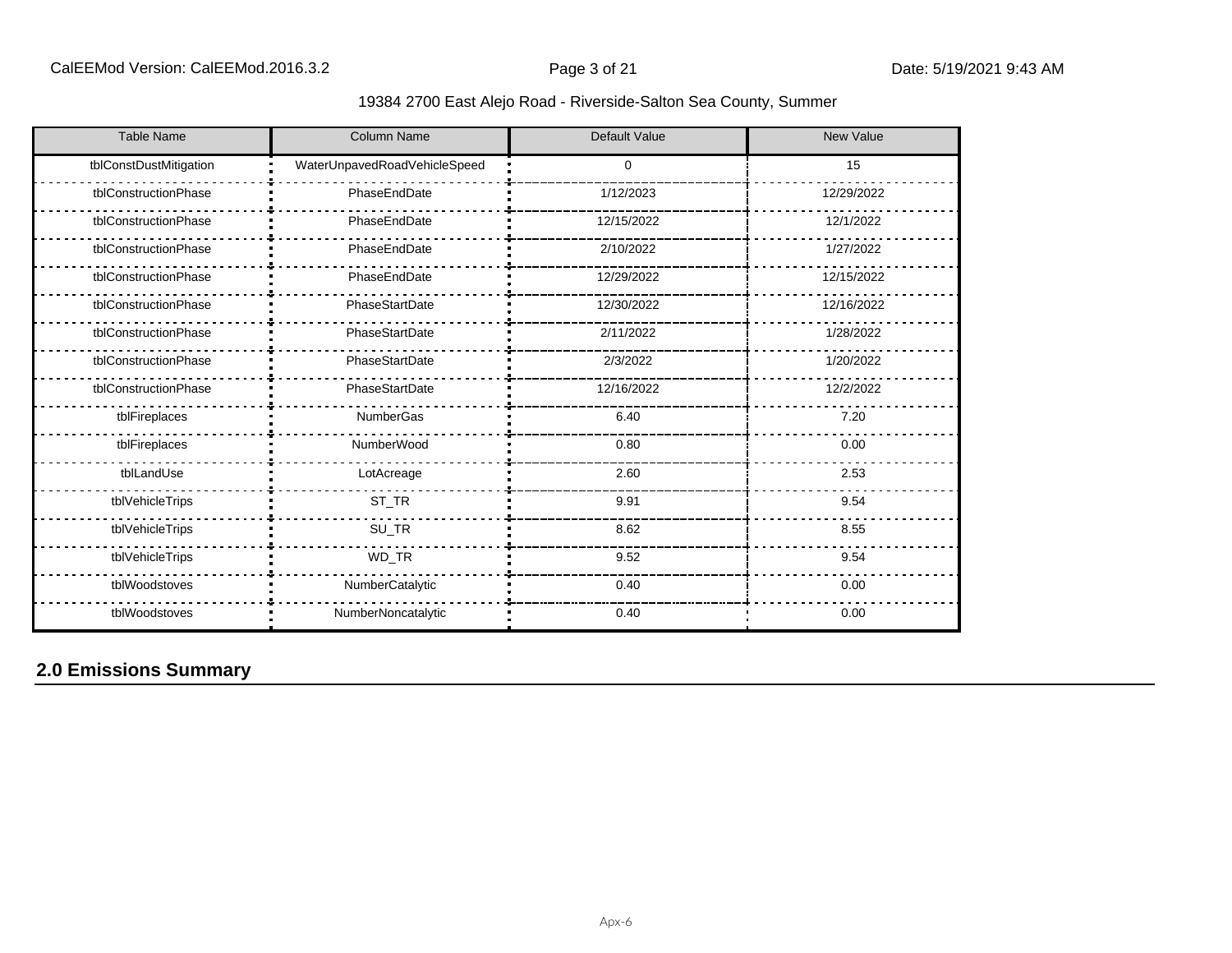## **2.1 Overall Construction (Maximum Daily Emission)**

**Unmitigated Construction**

|                | <b>ROG</b>             | <b>NO<sub>x</sub></b> | CO.     | SO <sub>2</sub> | Fugitive<br><b>PM10</b> | Exhaust<br><b>PM10</b> | <b>PM10</b><br>Total | Fugitive<br>PM2.5 | Exhaust<br>PM2.5 | <b>PM2.5</b><br>Total |        | Bio- CO2   NBio- CO2   Total CO2 | CH <sub>4</sub> | <b>N2O</b> | CO <sub>2</sub> e |
|----------------|------------------------|-----------------------|---------|-----------------|-------------------------|------------------------|----------------------|-------------------|------------------|-----------------------|--------|----------------------------------|-----------------|------------|-------------------|
| Year           | lb/day                 |                       |         |                 |                         |                        |                      | lb/day            |                  |                       |        |                                  |                 |            |                   |
| 2022           | $\blacksquare$ 45.2604 | 17.0024               | 14.4466 | 0.0255          | 6.6360                  | 0.7428                 | 7.3788               | 3.3897            | 0.6834           | 4.0730                | 0.0000 | $-2,335.417 - 2,335.417$         | 0.6471          | 0.0000     | $\cdot 2.346.517$ |
| <b>Maximum</b> | 45.2604                | 17.0024               | 14.4466 | 0.0255          | 6.6360                  | 0.7428                 | 7.3788               | 3.3897            | 0.6834           | 4.0730                | 0.0000 | $2,335.417$ 2.335.417            | 0.6471          | 0.0000     | 2,346.517         |

#### **Mitigated Construction**

|                | <b>ROG</b>      | <b>NO<sub>x</sub></b> | CO      | SO <sub>2</sub> | Fugitive<br><b>PM10</b> | Exhaust<br><b>PM10</b> | <b>PM10</b><br>Total | Fugitive<br><b>PM2.5</b> | Exhaust<br>PM2.5 | PM2.5<br>Total |        | Bio- CO2   NBio- CO2   Total CO2 | CH <sub>4</sub> | <b>N2O</b> | CO <sub>2e</sub>  |
|----------------|-----------------|-----------------------|---------|-----------------|-------------------------|------------------------|----------------------|--------------------------|------------------|----------------|--------|----------------------------------|-----------------|------------|-------------------|
| Year           |                 |                       |         |                 |                         | lb/day                 |                      |                          |                  |                |        | lb/day                           |                 |            |                   |
| 2022           | $\cdot$ 45.2604 | 17.0024               | 14.4466 | 0.0255          | 2.6391                  | 0.7428                 | 3.3819               | 1.3355                   | 0.6834           | 2.0189         | 0.0000 | $-2,335.417 - 2,335.417$         | 0.6471          | 0.0000     | $\cdot$ 2,346.517 |
| <b>Maximum</b> | 45.2604         | 17.0024               | 14.4466 | 0.0255          | 2.6391                  | 0.7428                 | 3.3819               | 1.3355                   | 0.6834           | 2.0189         | 0.0000 | 2,335.417 2,335.417 <br>8        | 0.6471          | 0.0000     | 2,346.517         |

|                      | <b>ROG</b> | <b>NOx</b> | CO   | <b>SO2</b> | <b>Fugitive</b><br><b>PM10</b> | <b>Exhaust</b><br><b>PM10</b> | <b>PM10</b><br>Total | <b>Fugitive</b><br><b>PM2.5</b> | <b>Exhaust</b><br><b>PM2.5</b> | <b>PM2.5</b><br><b>Total</b> | Bio-CO2 NBio-CO2 Total CO2 |      |      | CH <sub>4</sub> | <b>N20</b> | CO <sub>2e</sub> |
|----------------------|------------|------------|------|------------|--------------------------------|-------------------------------|----------------------|---------------------------------|--------------------------------|------------------------------|----------------------------|------|------|-----------------|------------|------------------|
| Percent<br>Reduction | 0.00       | 0.00       | 0.00 | 0.00       | 60.23                          | 0.00                          | 54.17                | 60.60                           | 0.00                           | 50.43                        | 0.00                       | 0.00 | 0.00 | 0.00            | 0.00       | 0.00             |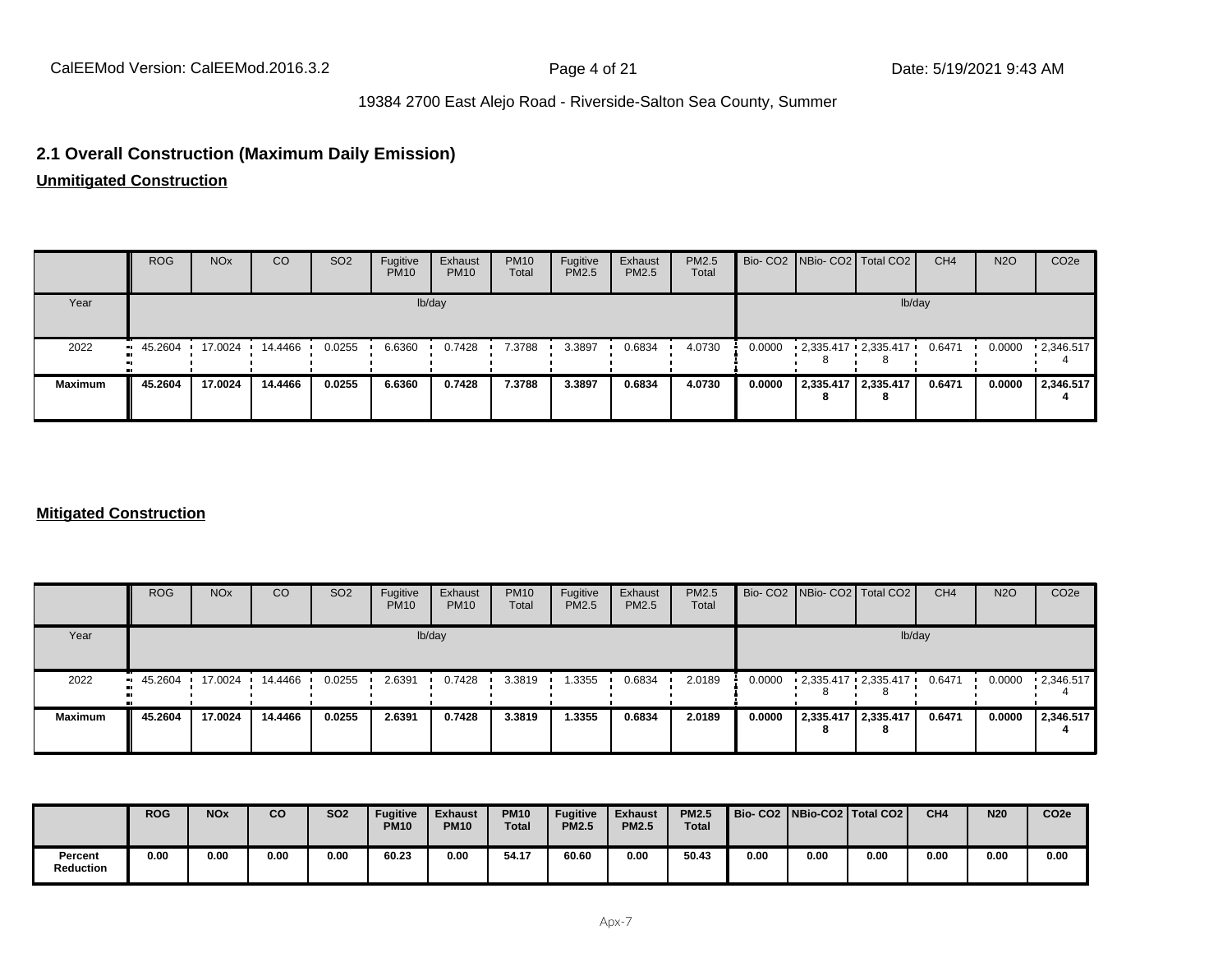# **2.2 Overall Operational**

#### **Unmitigated Operational**

|          | ROG                            | <b>NO<sub>x</sub></b> | CO     | SO <sub>2</sub> | Fugitive<br><b>PM10</b> | Exhaust<br><b>PM10</b> | <b>PM10</b><br>Total | Fugitive<br>PM2.5 | Exhaust<br>PM2.5 | PM2.5<br>Total  |        | Bio- CO2   NBio- CO2   Total CO2  |          | CH <sub>4</sub> | <b>N2O</b>      | CO <sub>2e</sub> |
|----------|--------------------------------|-----------------------|--------|-----------------|-------------------------|------------------------|----------------------|-------------------|------------------|-----------------|--------|-----------------------------------|----------|-----------------|-----------------|------------------|
| Category |                                |                       |        |                 | lb/day                  |                        |                      |                   |                  |                 |        |                                   | lb/day   |                 |                 |                  |
| Area     | 0.4655<br>                     | 0.1271                | 0.7110 | 8.0000e-<br>004 |                         | 0.0133                 | 0.0133               |                   | 0.0133           | 0.0133          | 0.0000 | 153.6590 153.6590                 |          | 4.0700e-<br>003 | 2.8000e-<br>003 | $+154.5936$      |
| Energy   | $\blacksquare$ 7.2300e-<br>003 | 0.0618                | 0.0263 | 3.9000e-<br>004 |                         | $5.0000e -$<br>003     | 5.0000e-<br>003      |                   | 5.0000e-<br>003  | 5.0000e-<br>003 |        | 78.8942                           | 78.8942  | 1.5100e-<br>003 | 1.4500e-<br>003 | 79.3630          |
| Mobile   | 0.1152<br>                     | 0.6825                | 1.1216 | 5.0000e-<br>003 | 0.3640                  | 2.6700e-<br>003        | 0.3667               | 0.0974            | 2.4900e-<br>003  | 0.0999          |        | $\cdot$ 511.4874 $\cdot$ 511.4874 |          | 0.0240          |                 | $-512.0865$      |
| Total    | 0.5879                         | 0.8714                | 1.8589 | 6.1900e-<br>003 | 0.3640                  | 0.0210                 | 0.3850               | 0.0974            | 0.0208           | 0.1182          | 0.0000 | 744.0406                          | 744.0406 | 0.0296          | 4.2500e-<br>003 | 746.0432         |

#### **Mitigated Operational**

|          | <b>ROG</b>        | <b>NO<sub>x</sub></b> | CO     | SO <sub>2</sub>  | Fugitive<br><b>PM10</b> | Exhaust<br><b>PM10</b> | <b>PM10</b><br>Total | Fugitive<br>PM2.5 | Exhaust<br><b>PM2.5</b> | PM2.5<br>Total  |        | Bio- CO2 NBio- CO2 Total CO2 |                         | CH <sub>4</sub> | <b>N2O</b>      | CO <sub>2e</sub> |
|----------|-------------------|-----------------------|--------|------------------|-------------------------|------------------------|----------------------|-------------------|-------------------------|-----------------|--------|------------------------------|-------------------------|-----------------|-----------------|------------------|
| Category |                   |                       |        |                  |                         | lb/day                 |                      |                   |                         |                 |        |                              | lb/day                  |                 |                 |                  |
| Area     | 0.4655            | 0.1271                | 0.7110 | 8.0000e ·<br>004 |                         | 0.0133                 | 0.0133               |                   | 0.0133                  | 0.0133          | 0.0000 |                              | 153.6590 153.6590       | 4.0700e-<br>003 | 2.8000e-<br>003 | 154.5936         |
| Energy   | ■ 6.8300e-<br>003 | 0.0583                | 0.0248 | 3.7000e-<br>004  |                         | 4.7200e-<br>003        | 4.7200e-<br>003      |                   | 4.7200e-<br>003         | 4.7200e-<br>003 |        | 74.4600                      | 74.4600                 | 1.4300e-<br>003 | .3700e-<br>003  | 74.9025          |
| Mobile   | 0.1124            | 0.6646                | 1.0304 | 4.5700e ·<br>003 | 0.3264                  | 2.4400e-<br>003        | 0.3288               | 0.0873            | 2.2700e-<br>003         | 0.0896          |        |                              | • 467.6468 • 467.6468 • | 0.0228          |                 | 468.2175         |
| Total    | 0.5847            | 0.8500                | 1.7662 | 5.7400e-<br>003  | 0.3264                  | 0.0205                 | 0.3468               | 0.0873            | 0.0203                  | 0.1076          | 0.0000 | 695.7658                     | 695.7658                | 0.0283          | 4.1700e-<br>003 | 697.7136         |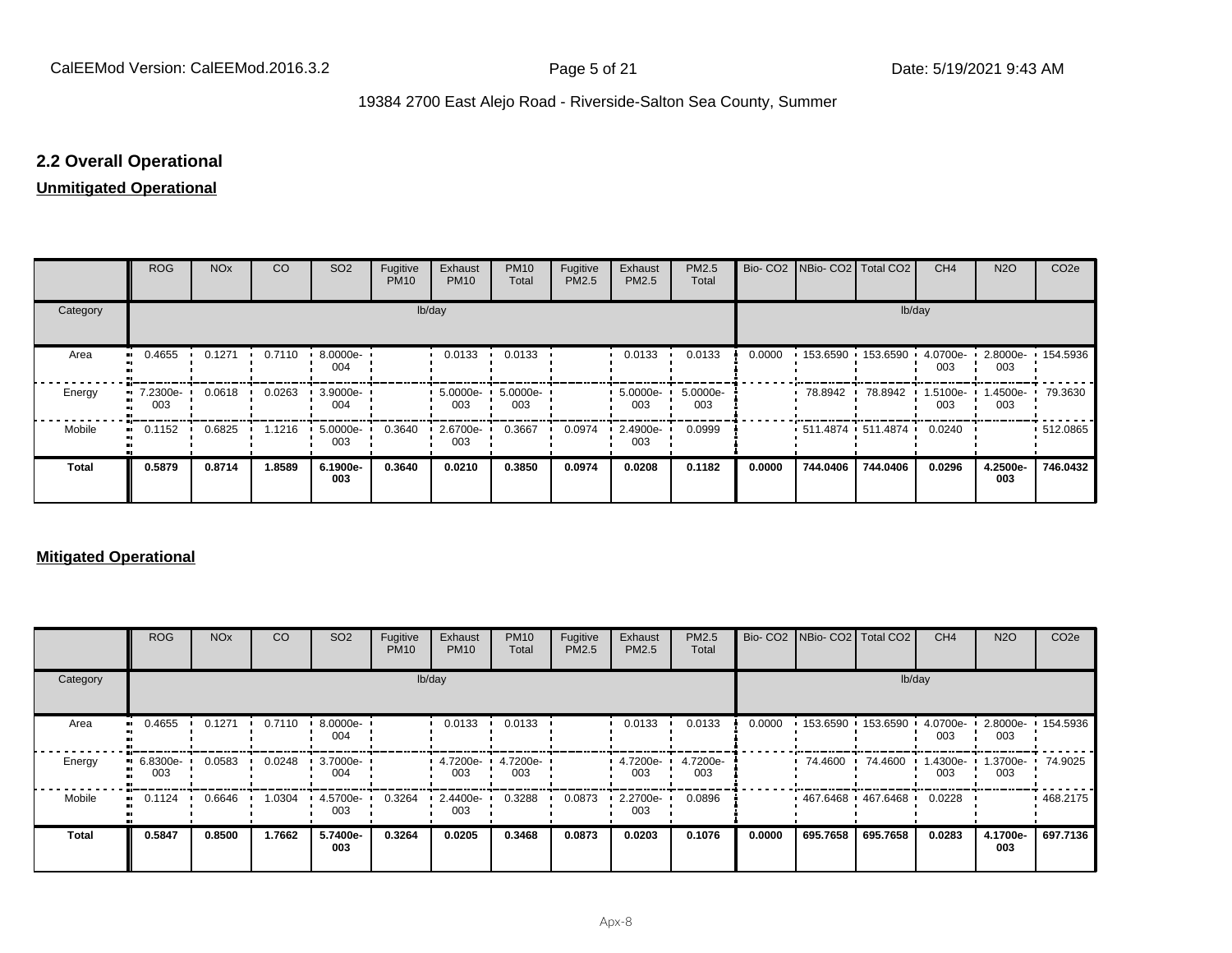|                      | <b>ROG</b> | <b>NO<sub>x</sub></b> | <b>CO</b> | <b>SO2</b> | <b>Fugitive</b><br><b>PM10</b> | <b>Exhaust</b><br><b>PM10</b> | <b>PM10</b><br><b>Total</b> | <b>Fugitive</b><br><b>PM2.5</b> | <b>Exhaust</b><br><b>PM2.5</b> | <b>PM2.5</b><br><b>Total</b> |      |      | Bio-CO2   NBio-CO2   Total CO2 | CH <sub>4</sub> | <b>N20</b> | CO <sub>2e</sub> |
|----------------------|------------|-----------------------|-----------|------------|--------------------------------|-------------------------------|-----------------------------|---------------------------------|--------------------------------|------------------------------|------|------|--------------------------------|-----------------|------------|------------------|
| Percent<br>Reduction | 0.55       | 2.45                  | 4.99      | 7.27       | 10.35                          | 2.43                          | 9.92                        | 10.35                           | 2.40                           | 8.95                         | 0.00 | 6.49 | 6.49                           | 4.13            | 1.88       | 6.48             |

# **3.0 Construction Detail**

#### **Construction Phase**

| Phase<br><b>Number</b> | <b>Phase Name</b>            | Phase Type                   | <b>Start Date</b> | <b>End Date</b> | Week | Num Days Num Days | <b>Phase Description</b> |
|------------------------|------------------------------|------------------------------|-------------------|-----------------|------|-------------------|--------------------------|
|                        | •Grading                     | •Grading                     | 1/20/2022         | !1/27/2022      |      |                   |                          |
|                        | <b>Building Construction</b> | <b>Building Construction</b> | 1/28/2022         | !12/1/2022      |      | 220               |                          |
|                        | • Paving                     | • Paving                     | 12/2/2022         | !12/15/2022     |      | 10                |                          |
|                        | • Architectural Coating      | Architectural Coating        | '12/16/2022       | '12/29/2022     |      | 10                |                          |

**Acres of Grading (Site Preparation Phase): 0**

**Acres of Grading (Grading Phase): 3**

**Acres of Paving: 0**

**Residential Indoor: 29,160; Residential Outdoor: 9,720; Non-Residential Indoor: 0; Non-Residential Outdoor: 0; Striped Parking Area: 0 (Architectural Coating ±sqft)**

#### **OffRoad Equipment**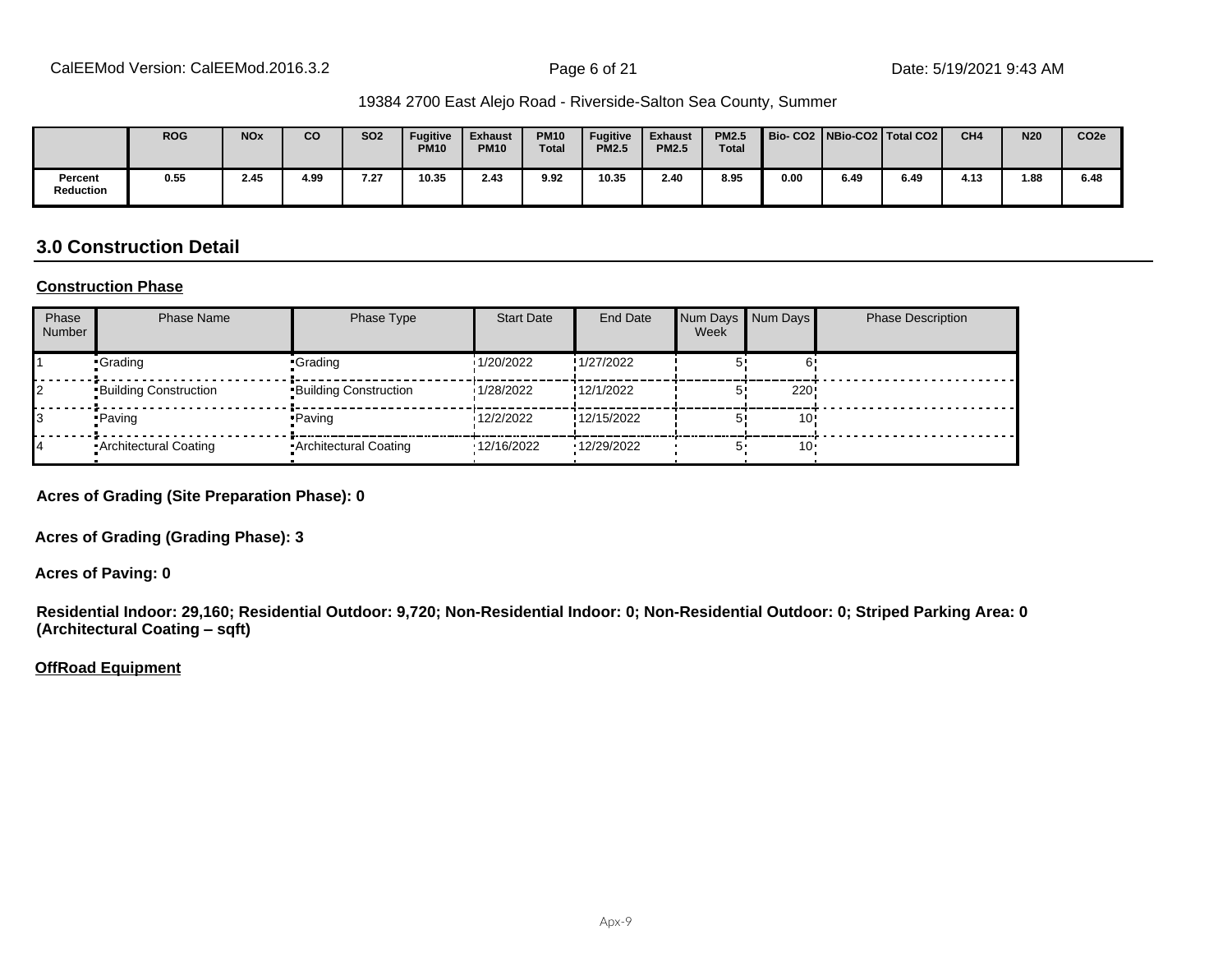| <b>Phase Name</b>            | <b>Offroad Equipment Type</b> | Amount | Usage Hours       | <b>Horse Power</b> | Load Factor |
|------------------------------|-------------------------------|--------|-------------------|--------------------|-------------|
| <b>Architectural Coating</b> | Air Compressors               |        | $6.00$ !          | 78!                | 0.48        |
| Paving                       | Cement and Mortar Mixers      |        | 8.00              | 9'                 | 0.56        |
| <b>Building Construction</b> | -Generator Sets               |        | 8.00 <sub>1</sub> | 84!                | 0.74        |
| <b>Building Construction</b> | -Cranes                       |        | 8.00 <sub>1</sub> | 231!               | 0.29        |
| <b>Building Construction</b> | -Forklifts                    |        | 7.00 <sub>1</sub> | 89                 | 0.20        |
| Paving                       | <b>Pavers</b>                 |        | 8.00 <sub>1</sub> | 130!               | 0.42        |
| Paving                       | <b>Rollers</b>                |        | 8.00              | 80!                | 0.38        |
| Grading                      | Rubber Tired Dozers           |        | 8.00 <sub>1</sub> | 247!               | 0.40        |
| <b>Building Construction</b> | Tractors/Loaders/Backhoes     |        | 6.00              | 97:                | 0.37        |
| Grading                      | Tractors/Loaders/Backhoes     |        | 7.00 <sub>1</sub> | 97!                | 0.37        |
| Paving                       | Tractors/Loaders/Backhoes     |        | 8.00              | 97'                | 0.37        |
| Grading                      | <b>Craders</b>                |        | 8.00 <sub>1</sub> | 187!               | 0.41        |
| Paving                       | Paving Equipment              |        | 8.00 <sub>1</sub> | 132!               | 0.36        |
| <b>Building Construction</b> | .Welders                      | $3 -$  | 8.00:             | 46'                | 0.45        |

## **Trips and VMT**

| <b>Phase Name</b>            | <b>Offroad Equipment</b><br>Count | <b>Worker Trip</b><br><b>Number</b> | Vendor Trip<br><b>Number</b> | <b>Hauling Trip</b><br><b>Number</b> | <b>Worker Trip</b><br>Length | Vendor Trip<br>Length | <b>Hauling Trip</b><br>Length | <b>Worker Vehicle</b><br>Class | Vendor<br>Vehicle Class Vehicle Class | Hauling     |
|------------------------------|-----------------------------------|-------------------------------------|------------------------------|--------------------------------------|------------------------------|-----------------------|-------------------------------|--------------------------------|---------------------------------------|-------------|
| Grading                      |                                   | 10.00                               | 0.00!                        | $0.00 \cdot$                         | 11.00i                       | 5.40!                 |                               | $20.00$ <sup>i</sup> LD Mix    | <b>HDT Mix</b>                        | !HHDT       |
| <b>Building Construction</b> |                                   | 3.00                                | 1.00!                        | $0.00 \cdot$                         | 11.00i                       | 5.40!                 |                               | $20.00$ <sup>i</sup> LD Mix    | <b>HDT Mix</b>                        | !HHDT       |
| Paving                       |                                   | 15.00                               | 0.00!                        | $0.00 \cdot$                         | 11.00i                       | 5.40!                 |                               | 20.00 LD Mix                   | <b>HDT Mix</b>                        | !HHDT       |
| Architectural Coating        |                                   | $.00 \cdot$                         | $0.00 -$                     | $0.00 \cdot$                         | $11.00 \cdot$                | 5.40                  |                               | 20.00 LD Mix                   | <b>HDT Mix</b>                        | <b>HHDT</b> |

## **3.1 Mitigation Measures Construction**

Water Exposed Area

Reduce Vehicle Speed on Unpaved Roads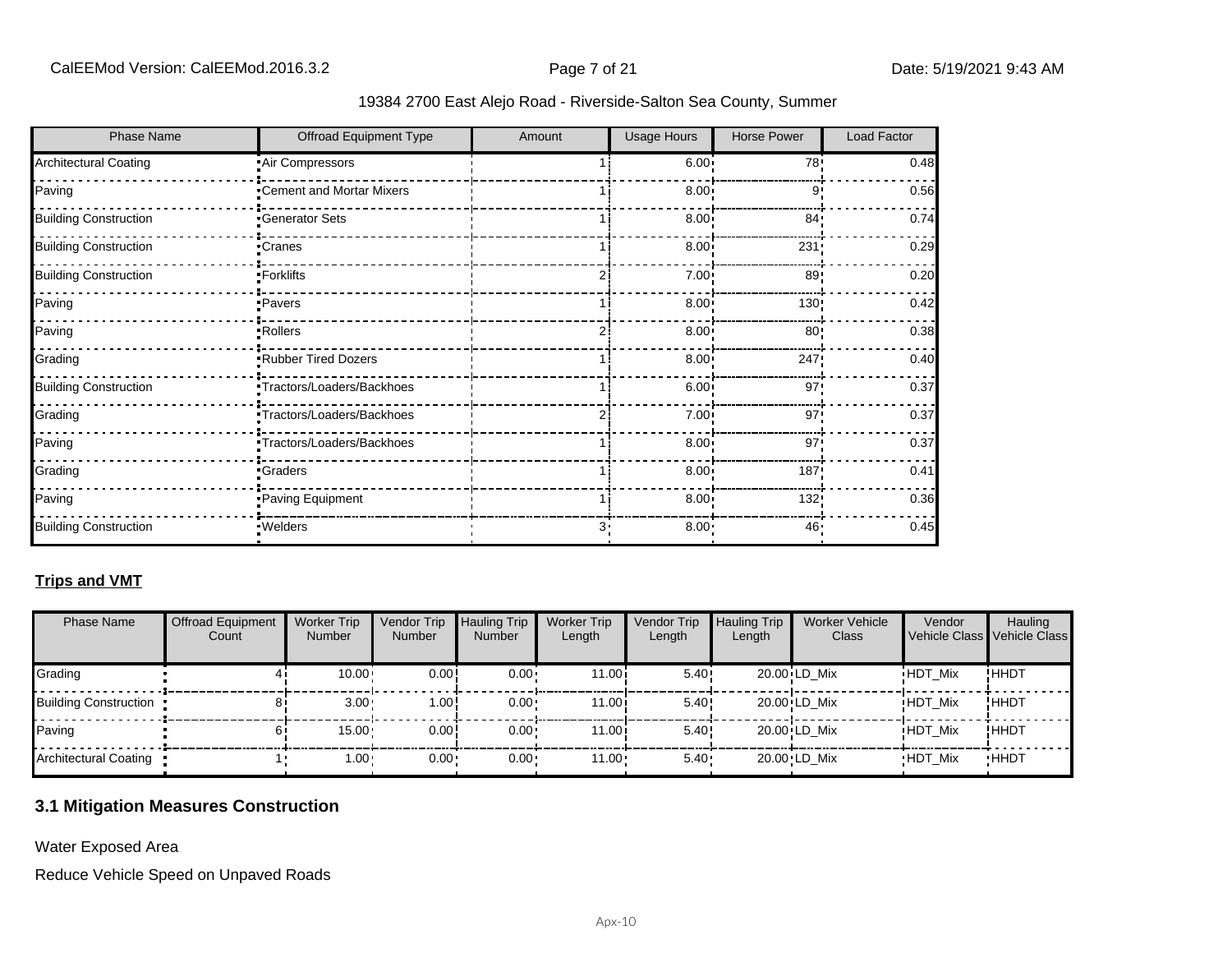# **3.2 Grading - 2022**

**Unmitigated Construction On-Site**

|                                   | <b>ROG</b> | <b>NO<sub>x</sub></b> | CO     | SO <sub>2</sub> | Fugitive<br><b>PM10</b> | Exhaust<br><b>PM10</b> | <b>PM10</b><br>Total | Fugitive<br>PM2.5 | Exhaust<br>PM2.5 | PM2.5<br>Total | Bio- CO2   NBio- CO2   Total CO2 |           | CH <sub>4</sub> | <b>N2O</b> | CO <sub>2e</sub> |
|-----------------------------------|------------|-----------------------|--------|-----------------|-------------------------|------------------------|----------------------|-------------------|------------------|----------------|----------------------------------|-----------|-----------------|------------|------------------|
| Category                          |            |                       |        |                 |                         | lb/day                 |                      |                   |                  |                |                                  | lb/day    |                 |            |                  |
| <b>Fugitive Dust</b><br>$\bullet$ |            |                       |        |                 | 6.5523                  | 0.0000                 | 6.5523               | 3.3675            | 0.0000           | 3.3675         |                                  | 0.0000    |                 |            | 0.0000           |
| Off-Road<br>$\bullet$ .           | 1.5403     | 16.9836               | 9.2202 | 0.0206          |                         | 0.7423                 | 0.7423               |                   | 0.6829           | 0.6829         | $1,995.482$ 1,995.482            |           | 0.6454          |            | .2011.616        |
| <b>Total</b>                      | 1.5403     | 16.9836               | 9.2202 | 0.0206          | 6.5523                  | 0.7423                 | 7.2946               | 3.3675            | 0.6829           | 4.0504         | 1,995.482                        | 1,995.482 | 0.6454          |            | 2,011.616        |

#### **Unmitigated Construction Off-Site**

|              | <b>ROG</b>   | <b>NO<sub>x</sub></b>   | CO     | SO <sub>2</sub> | Fugitive<br><b>PM10</b> | Exhaust<br><b>PM10</b> | <b>PM10</b><br>Total | Fugitive<br>PM2.5 | Exhaust<br>PM2.5   | PM2.5<br>Total | Bio- CO2   NBio- CO2   Total CO2 |         | CH <sub>4</sub> | <b>N2O</b> | CO <sub>2e</sub> |
|--------------|--------------|-------------------------|--------|-----------------|-------------------------|------------------------|----------------------|-------------------|--------------------|----------------|----------------------------------|---------|-----------------|------------|------------------|
| Category     |              |                         |        |                 |                         | lb/day                 |                      |                   |                    |                |                                  |         | lb/day          |            |                  |
| Hauling      | 0.0000<br>   | $0.0000$ $\blacksquare$ | 0.0000 | 0.0000          | 0.0000                  | 0.0000                 | 0.0000               | 0.0000            | 0.0000             | 0.0000         | 0.0000                           | 0.0000  | 0.0000          |            | 0.0000           |
| Vendor       | 0.0000<br>п. | 0.0000                  | 0.0000 | 0.0000          | 0.0000                  | 0.0000                 | 0.0000               | 0.0000            | 0.0000             | 0.0000         | 0.0000                           | 0.0000  | 0.0000          |            | 0.0000           |
| Worker       | 0.0365<br>п. | 0.0188                  | 0.2637 | 7.8000e-<br>004 | 0.0837                  | 5.0000e-<br>004        | 0.0842               | 0.0222            | $4.6000e -$<br>004 | 0.0227         | 77.2999                          | 77.2999 | 1.7500e-<br>003 |            | 77.3437          |
| <b>Total</b> | 0.0365       | 0.0188                  | 0.2637 | 7.8000e-<br>004 | 0.0837                  | 5.0000e-<br>004        | 0.0842               | 0.0222            | 4.6000e-<br>004    | 0.0227         | 77.2999                          | 77.2999 | 1.7500e-<br>003 |            | 77.3437          |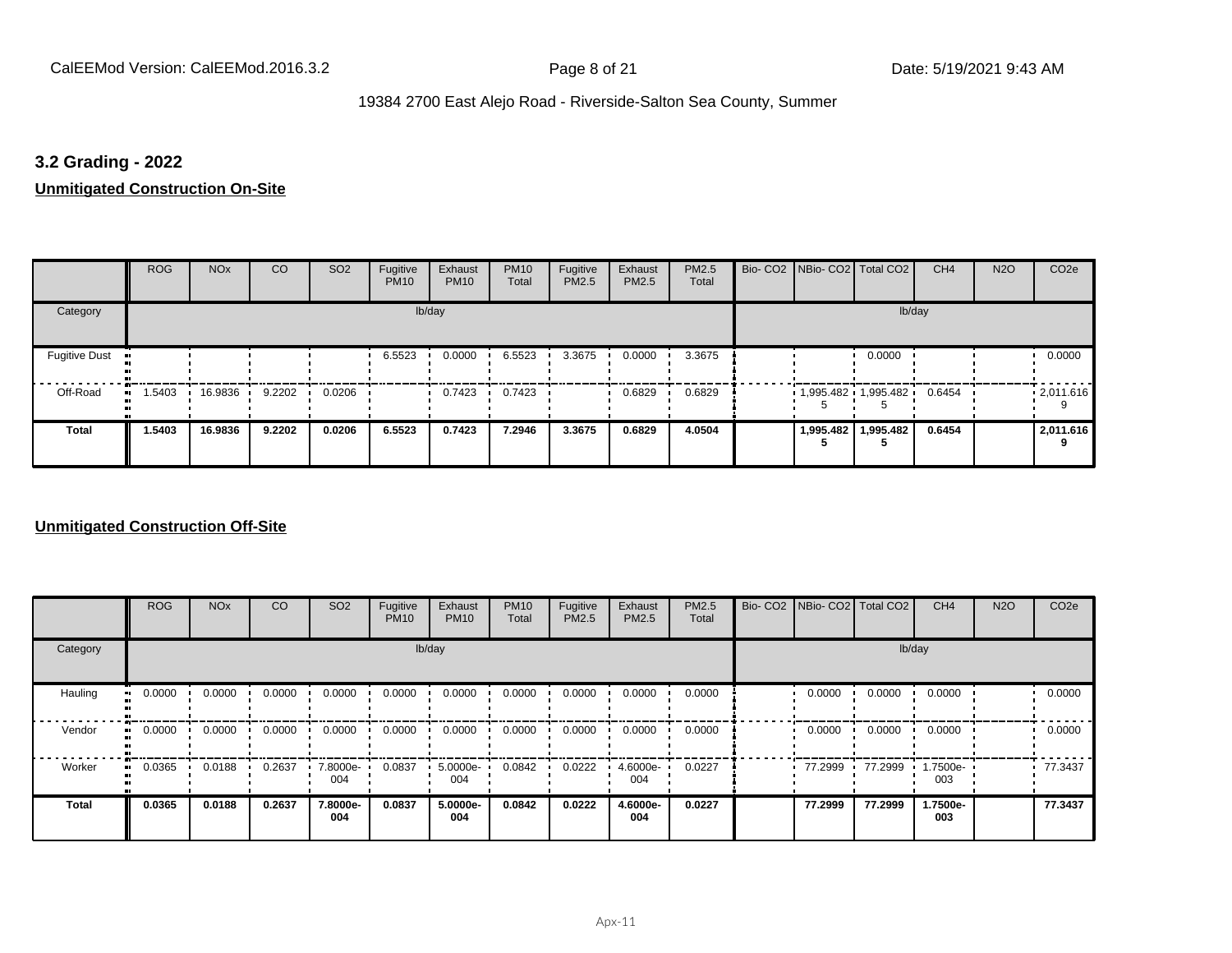## **3.2 Grading - 2022**

**Mitigated Construction On-Site**

|                      | <b>ROG</b> | <b>NO<sub>x</sub></b> | CO     | SO <sub>2</sub> | Fugitive<br><b>PM10</b> | Exhaust<br><b>PM10</b> | <b>PM10</b><br>Total | Fugitive<br><b>PM2.5</b> | Exhaust<br><b>PM2.5</b> | <b>PM2.5</b><br>Total |        | Bio- CO2 NBio- CO2 Total CO2   |           | CH <sub>4</sub> | <b>N2O</b> | CO <sub>2e</sub>  |
|----------------------|------------|-----------------------|--------|-----------------|-------------------------|------------------------|----------------------|--------------------------|-------------------------|-----------------------|--------|--------------------------------|-----------|-----------------|------------|-------------------|
| Category             |            |                       |        |                 |                         | lb/day                 |                      |                          |                         |                       |        |                                | lb/day    |                 |            |                   |
| <b>Fugitive Dust</b> |            |                       |        |                 | 2.5554                  | 0.0000                 | 2.5554               | 1.3133                   | 0.0000                  | 1.3133                |        |                                | 0.0000    |                 |            | 0.0000            |
| Off-Road             | 1.5403     | 16.9836               | 9.2202 | 0.0206          |                         | 0.7423                 | 0.7423               |                          | 0.6829                  | 0.6829                | 0.0000 | $1,995.482$ $1,995.482$ 0.6454 |           |                 |            | $\cdot$ 2,011.616 |
| Total                | 1.5403     | 16.9836               | 9.2202 | 0.0206          | 2.5554                  | 0.7423                 | 3.2977               | 1.3133                   | 0.6829                  | 1.9962                | 0.0000 | 1,995.482                      | 1,995.482 | 0.6454          |            | 2,011.616         |

#### **Mitigated Construction Off-Site**

|                        | <b>ROG</b>               | <b>NO<sub>x</sub></b> | CO     | SO <sub>2</sub> | Fugitive<br><b>PM10</b> | Exhaust<br><b>PM10</b> | <b>PM10</b><br>Total | Fugitive<br><b>PM2.5</b> | Exhaust<br>PM2.5 | PM2.5<br>Total | Bio- CO2   NBio- CO2   Total CO2 |         | CH <sub>4</sub> | <b>N2O</b> | CO <sub>2e</sub> |
|------------------------|--------------------------|-----------------------|--------|-----------------|-------------------------|------------------------|----------------------|--------------------------|------------------|----------------|----------------------------------|---------|-----------------|------------|------------------|
| Category               |                          |                       |        |                 |                         | lb/day                 |                      |                          |                  |                |                                  |         | lb/day          |            |                  |
| Hauling                | 0.0000<br>$\blacksquare$ | 0.0000                | 0.0000 | 0.0000          | 0.0000                  | 0.0000                 | 0.0000               | 0.0000                   | 0.0000           | 0.0000         | 0.0000                           | 0.0000  | 0.0000          |            | 0.0000           |
| Vendor<br>$\mathbf{u}$ | 0.0000                   | 0.0000                | 0.0000 | 0.0000          | 0.0000                  | 0.0000                 | 0.0000               | 0.0000                   | 0.0000           | 0.0000         | 0.0000                           | 0.0000  | 0.0000          |            | 0.0000           |
| Worker<br>$\bullet$    | 0.0365                   | 0.0188                | 0.2637 | 7.8000e-<br>004 | 0.0837                  | 5.0000e-<br>004        | 0.0842               | 0.0222                   | 4.6000e-<br>004  | 0.0227         | 77.2999                          | 77.2999 | 1.7500e-<br>003 |            | 77.3437          |
| <b>Total</b>           | 0.0365                   | 0.0188                | 0.2637 | 7.8000e-<br>004 | 0.0837                  | 5.0000e-<br>004        | 0.0842               | 0.0222                   | 4.6000e-<br>004  | 0.0227         | 77.2999                          | 77.2999 | 1.7500e-<br>003 |            | 77.3437          |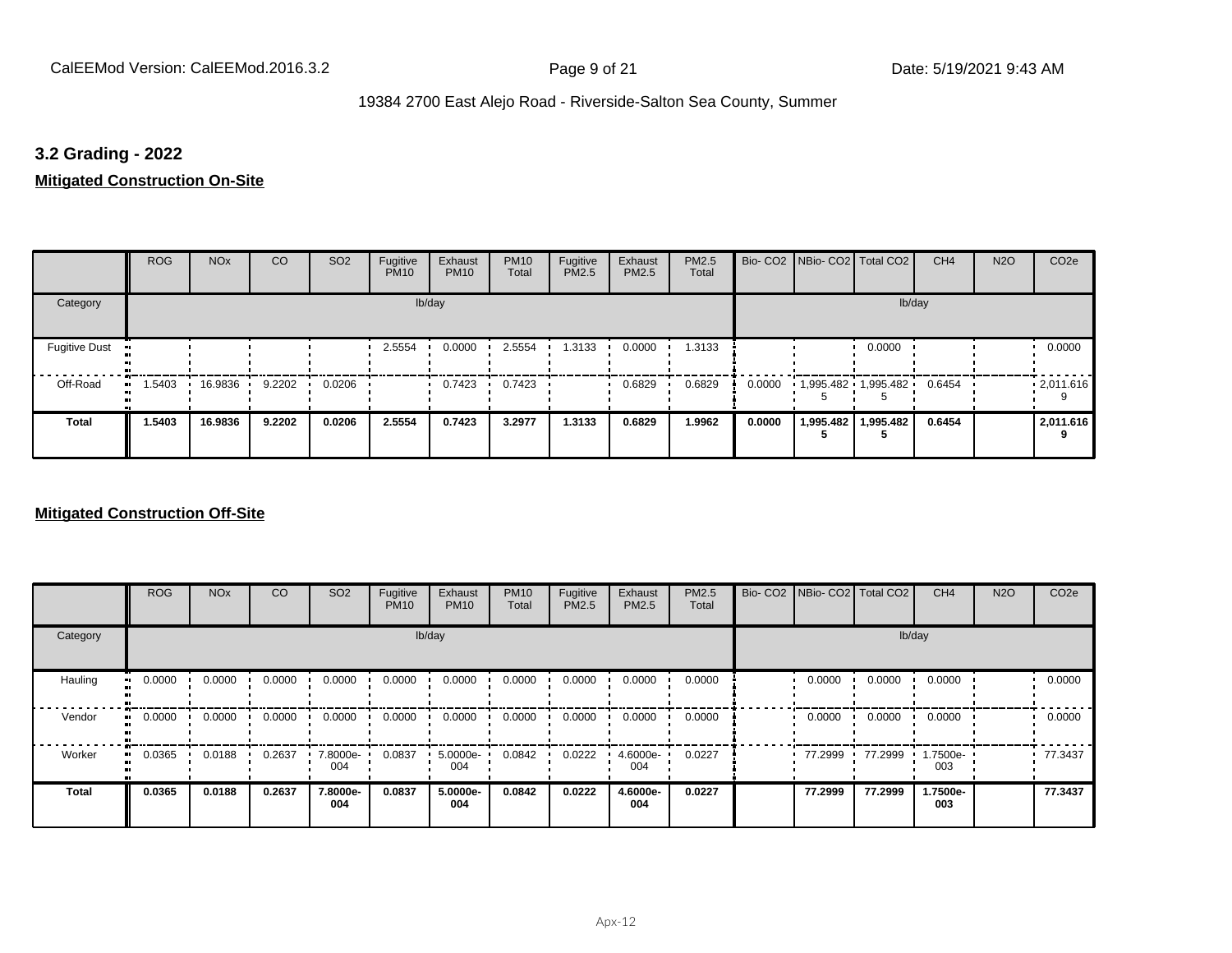# **3.3 Building Construction - 2022**

# **Unmitigated Construction On-Site**

|              | <b>ROG</b> | <b>NO<sub>x</sub></b> | CO      | SO <sub>2</sub> | Fugitive<br><b>PM10</b> | Exhaust<br><b>PM10</b> | <b>PM10</b><br>Total | Fugitive<br>PM2.5 | Exhaust<br>PM2.5 | <b>PM2.5</b><br>Total |    | Bio- CO2   NBio- CO2   Total CO2 | CH <sub>4</sub> | <b>N2O</b> | CO <sub>2e</sub>  |
|--------------|------------|-----------------------|---------|-----------------|-------------------------|------------------------|----------------------|-------------------|------------------|-----------------------|----|----------------------------------|-----------------|------------|-------------------|
| Category     |            |                       |         |                 |                         | lb/day                 |                      |                   |                  |                       |    | lb/day                           |                 |            |                   |
| Off-Road     | .8555      | 14.6040               | 14.3533 | 0.0250          |                         | 0.7022                 | 0.7022               |                   | 0.6731           | 0.6731                |    | $2,289.281$ 2,289.281            | 0.4417          |            | $\cdot$ 2,300.323 |
| <b>Total</b> | 1.8555     | 14.6040               | 14.3533 | 0.0250          |                         | 0.7022                 | 0.7022               |                   | 0.6731           | 0.6731                | ٠J | 2,289.281 2,289.281              | 0.4417          |            | 2,300.323         |

#### **Unmitigated Construction Off-Site**

|          | <b>ROG</b>      | <b>NO<sub>x</sub></b> | CO     | SO <sub>2</sub> | Fugitive<br><b>PM10</b> | Exhaust<br><b>PM10</b> | <b>PM10</b><br>Total | Fugitive<br><b>PM2.5</b> | Exhaust<br>PM2.5 | <b>PM2.5</b><br>Total | Bio- CO2   NBio- CO2   Total CO2 |         | CH <sub>4</sub> | <b>N2O</b> | CO <sub>2e</sub> |
|----------|-----------------|-----------------------|--------|-----------------|-------------------------|------------------------|----------------------|--------------------------|------------------|-----------------------|----------------------------------|---------|-----------------|------------|------------------|
| Category |                 |                       |        |                 |                         | lb/day                 |                      |                          |                  |                       |                                  |         | lb/day          |            |                  |
| Hauling  | 0.0000          | 0.0000                | 0.0000 | 0.0000          | 0.0000                  | 0.0000                 | 0.0000               | 0.0000                   | 0.0000           | 0.0000                | 0.0000                           | 0.0000  | 0.0000          |            | 0.0000           |
| Vendor   | 1.9900e-<br>003 | 0.0823                | 0.0142 | 2.2000e-<br>004 | 5.0200e-<br>003         | 1.2000e-<br>004        | 5.1400e-<br>003      | -4500e.<br>003           | 1.1000e-<br>004  | 1.5600e-<br>003       | 22.9465                          | 22.9465 | 1.7900e-<br>003 |            | 22.9913          |
| Worker   | 0.0109          | 5.6400e-<br>003       | 0.0791 | 2.3000e-<br>004 | 0.0251                  | 1.5000e-<br>004        | 0.0253               | 6.6600e-<br>003          | -4000e-<br>004   | 6.7900e-<br>003       | 23.1900                          | 23.1900 | 5.2000e-<br>004 |            | 23.2031          |
| Total    | 0.0129          | 0.0880                | 0.0933 | 4.5000e-<br>004 | 0.0301                  | 2.7000e-<br>004        | 0.0304               | 8.1100e-<br>003          | 2.5000e-<br>004  | 8.3500e-<br>003       | 46.1365                          | 46.1365 | 2.3100e-<br>003 |            | 46.1944          |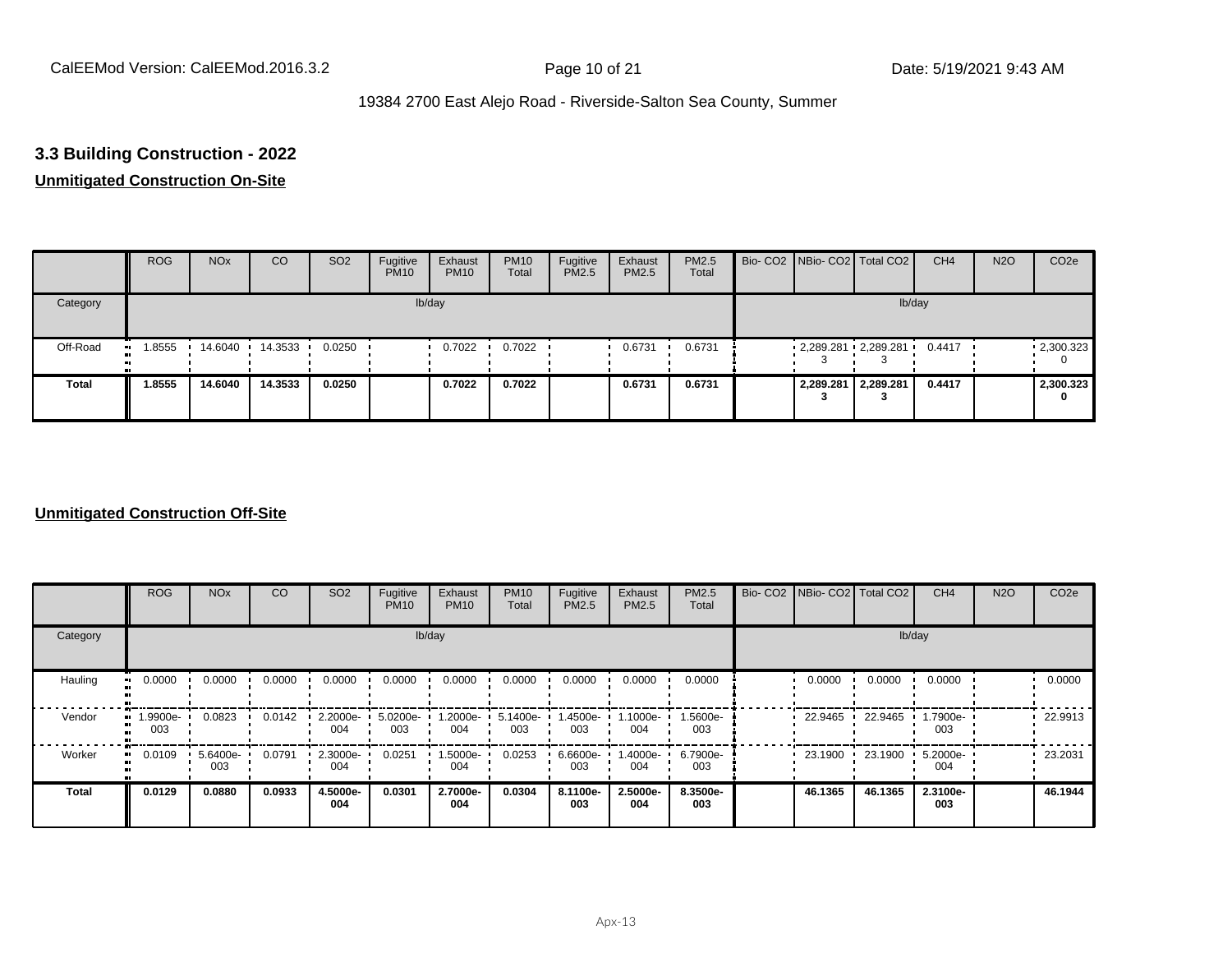## **3.3 Building Construction - 2022**

# **Mitigated Construction On-Site**

|              | <b>ROG</b> | <b>NO<sub>x</sub></b> | CO      | SO <sub>2</sub> | Fugitive<br><b>PM10</b> | Exhaust<br><b>PM10</b> | <b>PM10</b><br>Total | Fugitive<br><b>PM2.5</b> | Exhaust<br>PM2.5 | PM2.5<br>Total |        |           | Bio- CO2 NBio- CO2 Total CO2 | CH <sub>4</sub> | <b>N2O</b> | CO <sub>2e</sub>              |
|--------------|------------|-----------------------|---------|-----------------|-------------------------|------------------------|----------------------|--------------------------|------------------|----------------|--------|-----------|------------------------------|-----------------|------------|-------------------------------|
| Category     |            |                       |         |                 |                         | lb/day                 |                      |                          |                  |                |        |           | lb/day                       |                 |            |                               |
| Off-Road     | .8555      | 14.6040               | 14.3533 | 0.0250          |                         | 0.7022                 | 0.7022               |                          | 0.6731           | 0.6731         | 0.0000 |           | 2,289.281 2,289.281          | 0.4417          |            | $\cdot$ 2,300.323<br>$\Omega$ |
| <b>Total</b> | 1.8555     | 14.6040               | 14.3533 | 0.0250          |                         | 0.7022                 | 0.7022               |                          | 0.6731           | 0.6731         | 0.0000 | 2,289.281 | 2,289.281                    | 0.4417          |            | 2,300.323<br>0                |

#### **Mitigated Construction Off-Site**

|                     | <b>ROG</b>      | <b>NO<sub>x</sub></b> | CO     | SO <sub>2</sub> | Fugitive<br><b>PM10</b> | Exhaust<br><b>PM10</b> | <b>PM10</b><br>Total | Fugitive<br><b>PM2.5</b> | Exhaust<br>PM2.5  | PM2.5<br>Total  | Bio- CO2   NBio- CO2   Total CO2 |         | CH <sub>4</sub> | <b>N2O</b> | CO <sub>2e</sub> |
|---------------------|-----------------|-----------------------|--------|-----------------|-------------------------|------------------------|----------------------|--------------------------|-------------------|-----------------|----------------------------------|---------|-----------------|------------|------------------|
| Category            |                 |                       |        |                 | lb/day                  |                        |                      |                          |                   |                 |                                  | lb/day  |                 |            |                  |
| Hauling<br>. .      | 0.0000          | 0.0000                | 0.0000 | 0.0000          | 0.0000                  | 0.0000                 | 0.0000               | 0.0000                   | 0.0000            | 0.0000          | 0.0000                           | 0.0000  | 0.0000          |            | 0.0000           |
| Vendor<br>m         | 1.9900e-<br>003 | 0.0823                | 0.0142 | 2.2000e-<br>004 | 5.0200e-<br>003         | 1.2000e-<br>004        | 5.1400e-<br>003      | -4500e.<br>003           | .1000e-<br>004    | 1.5600e-<br>003 | 22.9465                          | 22.9465 | 1.7900e-<br>003 |            | 22.9913          |
| Worker<br>$\bullet$ | 0.0109          | 5.6400e-<br>003       | 0.0791 | 2.3000e-<br>004 | 0.0251                  | 1.5000e-<br>004        | 0.0253               | 6.6600e-<br>003          | $.4000e -$<br>004 | 6.7900e-<br>003 | 23.1900                          | 23.1900 | 5.2000e-<br>004 |            | 23.2031          |
| <b>Total</b>        | 0.0129          | 0.0880                | 0.0933 | 4.5000e-<br>004 | 0.0301                  | 2.7000e-<br>004        | 0.0304               | 8.1100e-<br>003          | 2.5000e-<br>004   | 8.3500e-<br>003 | 46.1365                          | 46.1365 | 2.3100e-<br>003 |            | 46.1944          |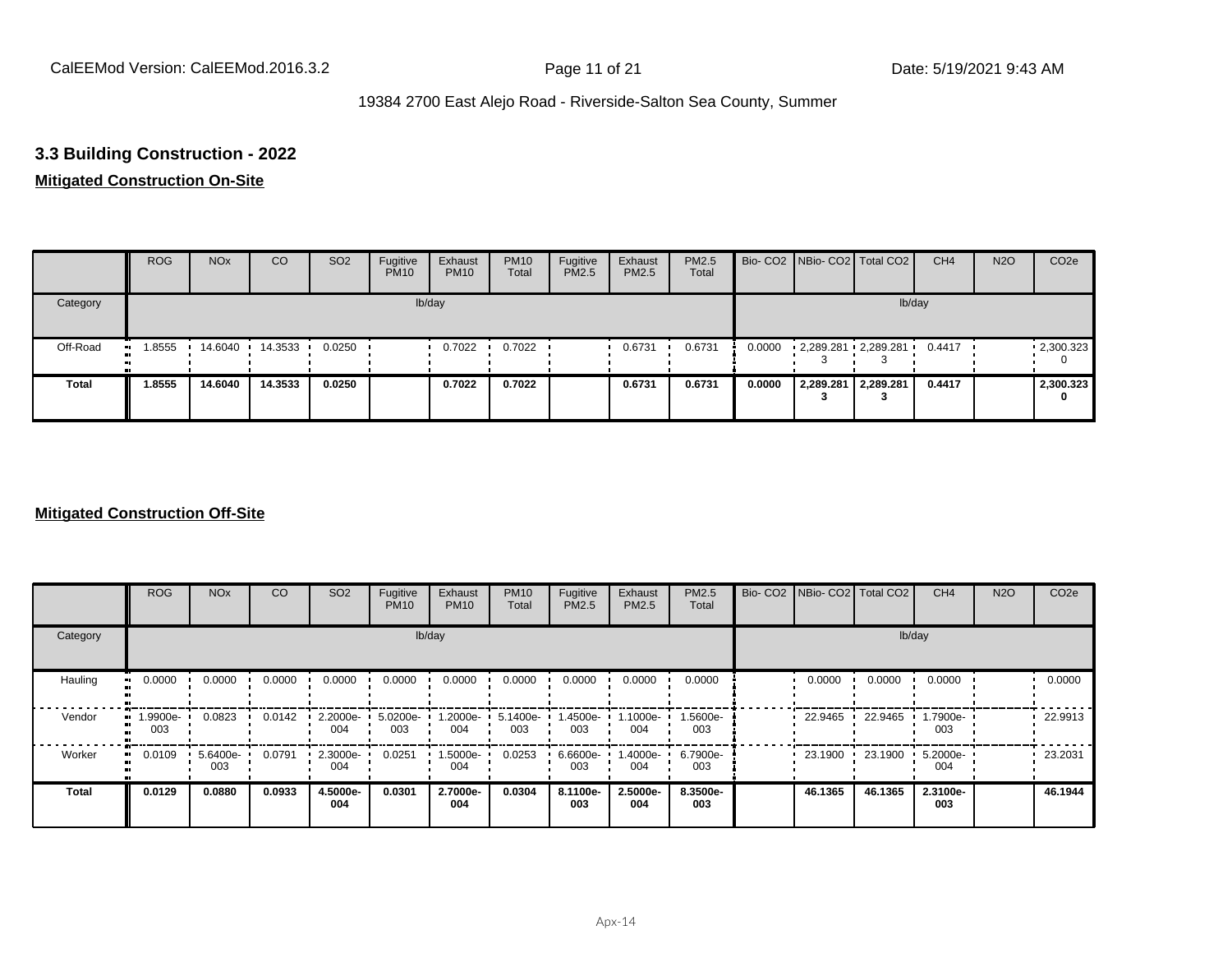## **3.4 Paving - 2022**

#### **Unmitigated Construction On-Site**

|              | <b>ROG</b>                 | <b>NO<sub>x</sub></b> | CO      | SO <sub>2</sub> | Fugitive<br><b>PM10</b> | Exhaust<br><b>PM10</b> | <b>PM10</b><br>Total | Fugitive<br>PM2.5 | Exhaust<br>PM2.5 | <b>PM2.5</b><br>Total | Bio- CO2 NBio- CO2 Total CO2 |           | CH <sub>4</sub> | <b>N2O</b> | CO <sub>2e</sub> |
|--------------|----------------------------|-----------------------|---------|-----------------|-------------------------|------------------------|----------------------|-------------------|------------------|-----------------------|------------------------------|-----------|-----------------|------------|------------------|
| Category     |                            |                       |         |                 |                         | lb/day                 |                      |                   |                  |                       |                              | lb/day    |                 |            |                  |
| Off-Road     | 0.9412<br>ш.               | 9.3322                | 11.6970 | 0.0179          |                         | 0.4879                 | 0.4879               |                   | 0.4500           | 0.4500                | $1,709.689$ 1,709.689        |           | 0.5419          |            | 1,723.235<br>6   |
| Paving       | 0.0000<br>$\bullet\bullet$ |                       |         |                 |                         | 0.0000                 | 0.0000               |                   | 0.0000           | 0.0000                |                              | 0.0000    |                 |            | 0.0000           |
| <b>Total</b> | 0.9412                     | 9.3322                | 11.6970 | 0.0179          |                         | 0.4879                 | 0.4879               |                   | 0.4500           | 0.4500                | 1,709.689                    | 1,709.689 | 0.5419          |            | 1,723.235<br>6   |

#### **Unmitigated Construction Off-Site**

|                        | <b>ROG</b> | <b>NO<sub>x</sub></b> | CO     | SO <sub>2</sub>  | Fugitive<br><b>PM10</b> | Exhaust<br><b>PM10</b> | <b>PM10</b><br>Total | Fugitive<br><b>PM2.5</b> | Exhaust<br>PM2.5 | PM2.5<br>Total | Bio- CO2   NBio- CO2   Total CO2 |                   | CH <sub>4</sub> | <b>N2O</b> | CO <sub>2e</sub> |
|------------------------|------------|-----------------------|--------|------------------|-------------------------|------------------------|----------------------|--------------------------|------------------|----------------|----------------------------------|-------------------|-----------------|------------|------------------|
| Category               |            |                       |        |                  |                         | lb/day                 |                      |                          |                  |                |                                  |                   | lb/day          |            |                  |
| Hauling<br>m           | 0.0000     | 0.0000                | 0.0000 | 0.0000           | 0.0000                  | 0.0000                 | 0.0000               | 0.0000                   | 0.0000           | 0.0000         | 0.0000                           | 0.0000            | 0.0000          |            | 0.0000           |
| Vendor<br>$\mathbf{u}$ | 0.0000     | 0.0000                | 0.0000 | 0.0000           | 0.0000                  | 0.0000                 | 0.0000               | 0.0000                   | 0.0000           | 0.0000         | 0.0000                           | 0.0000            | 0.0000          |            | 0.0000           |
| Worker<br>$\bullet$    | 0.0547     | 0.0282                | 0.3956 | 1.1600e-<br>003  | 0.1255                  | 7.4000e-<br>004        | 0.1262               | 0.0333                   | 6.8000e-<br>004  | 0.0340         |                                  | 115.9499 115.9499 | 2.6200e-<br>003 |            | .116.0155        |
| <b>Total</b>           | 0.0547     | 0.0282                | 0.3956 | $.1600e-$<br>003 | 0.1255                  | 7.4000e-<br>004        | 0.1262               | 0.0333                   | 6.8000e-<br>004  | 0.0340         | 115.9499                         | 115.9499          | 2.6200e-<br>003 |            | 116.0155         |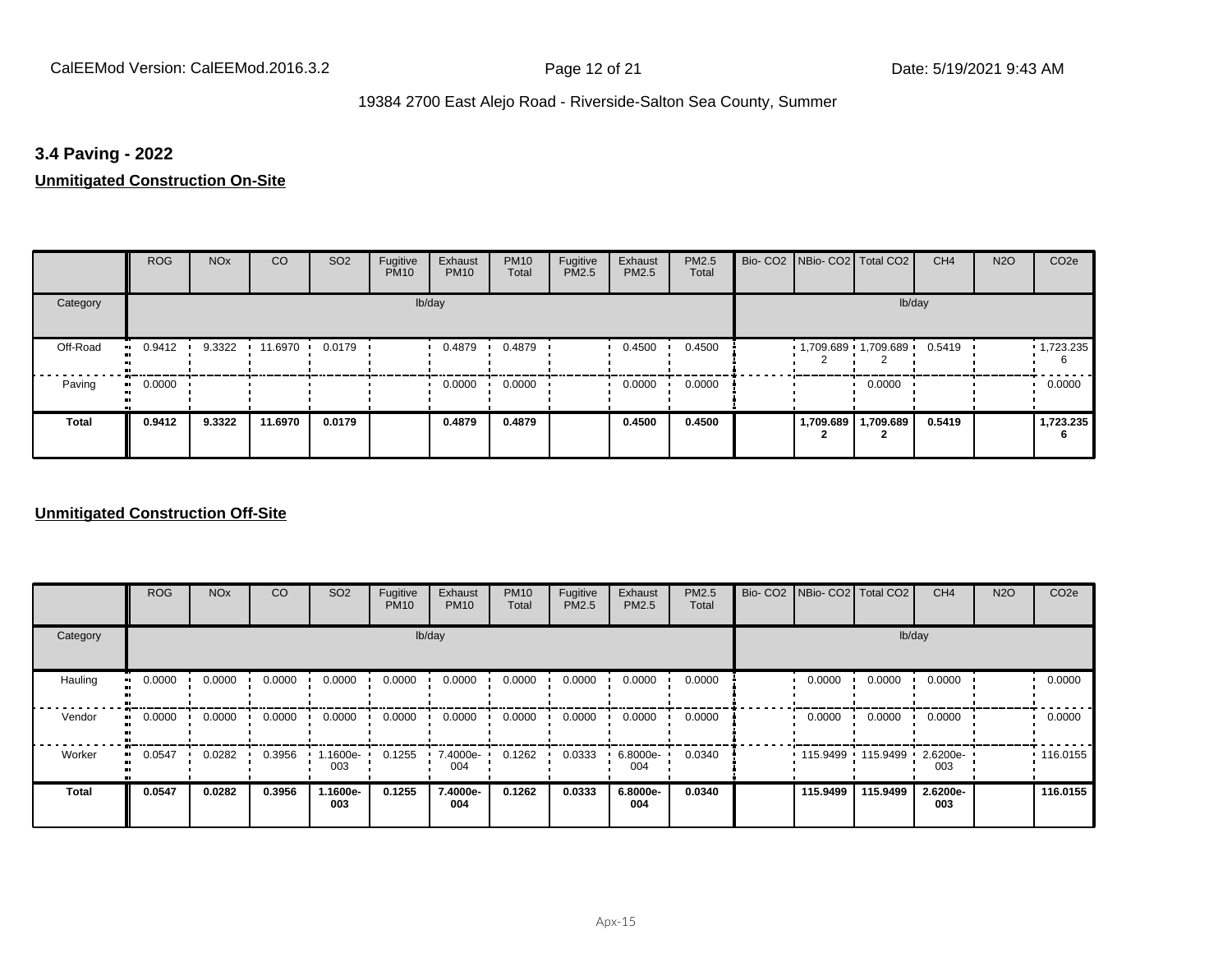## **3.4 Paving - 2022**

## **Mitigated Construction On-Site**

|              | <b>ROG</b>                 | <b>NO<sub>x</sub></b> | CO      | SO <sub>2</sub> | Fugitive<br><b>PM10</b> | Exhaust<br><b>PM10</b> | <b>PM10</b><br>Total | Fugitive<br>PM2.5 | Exhaust<br>PM2.5 | <b>PM2.5</b><br>Total |        | Bio- CO2 NBio- CO2 Total CO2    |           | CH <sub>4</sub> | <b>N2O</b> | CO <sub>2e</sub> |
|--------------|----------------------------|-----------------------|---------|-----------------|-------------------------|------------------------|----------------------|-------------------|------------------|-----------------------|--------|---------------------------------|-----------|-----------------|------------|------------------|
| Category     |                            |                       |         |                 |                         | lb/day                 |                      |                   |                  |                       |        |                                 | lb/day    |                 |            |                  |
| Off-Road     | 0.9412<br>ш.               | 9.3322                | 11.6970 | 0.0179          |                         | 0.4879                 | 0.4879               |                   | 0.4500           | 0.4500                | 0.0000 | $1,709.689$ $1,709.689$ $\cdot$ |           | 0.5419          |            | 1,723.235<br>6   |
| Paving       | 0.0000<br>$\bullet\bullet$ |                       |         |                 |                         | 0.0000                 | 0.0000               |                   | 0.0000           | 0.0000                |        |                                 | 0.0000    |                 |            | 0.0000           |
| <b>Total</b> | 0.9412                     | 9.3322                | 11.6970 | 0.0179          |                         | 0.4879                 | 0.4879               |                   | 0.4500           | 0.4500                | 0.0000 | 1,709.689                       | 1,709.689 | 0.5419          |            | 1,723.235<br>6   |

#### **Mitigated Construction Off-Site**

|                            | <b>ROG</b> | <b>NO<sub>x</sub></b> | CO     | SO <sub>2</sub> | Fugitive<br><b>PM10</b> | Exhaust<br><b>PM10</b> | <b>PM10</b><br>Total | Fugitive<br><b>PM2.5</b> | Exhaust<br>PM2.5 | PM2.5<br>Total | Bio- CO2   NBio- CO2   Total CO2 |                   | CH <sub>4</sub> | <b>N2O</b> | CO <sub>2e</sub> |
|----------------------------|------------|-----------------------|--------|-----------------|-------------------------|------------------------|----------------------|--------------------------|------------------|----------------|----------------------------------|-------------------|-----------------|------------|------------------|
| Category                   |            |                       |        |                 |                         | lb/day                 |                      |                          |                  |                |                                  |                   | lb/day          |            |                  |
| Hauling<br>$\bullet$       | 0.0000     | 0.0000                | 0.0000 | 0.0000          | 0.0000                  | 0.0000                 | 0.0000               | 0.0000                   | 0.0000           | 0.0000         | 0.0000                           | 0.0000            | 0.0000          |            | 0.0000           |
| Vendor<br>$\bullet$        | 0.0000     | 0.0000                | 0.0000 | 0.0000          | 0.0000                  | 0.0000                 | 0.0000               | 0.0000                   | 0.0000           | 0.0000         | 0.0000                           | 0.0000            | 0.0000          |            | 0.0000           |
| Worker<br>$\bullet\bullet$ | 0.0547     | 0.0282                | 0.3956 | 1.1600e-<br>003 | 0.1255                  | 7.4000e-<br>004        | 0.1262               | 0.0333                   | 6.8000e-<br>004  | 0.0340         |                                  | 115.9499 115.9499 | 2.6200e-<br>003 |            | .116.0155        |
| <b>Total</b>               | 0.0547     | 0.0282                | 0.3956 | 1.1600e-<br>003 | 0.1255                  | 7.4000e-<br>004        | 0.1262               | 0.0333                   | 6.8000e-<br>004  | 0.0340         | 115.9499                         | 115,9499          | 2.6200e-<br>003 |            | 116.0155         |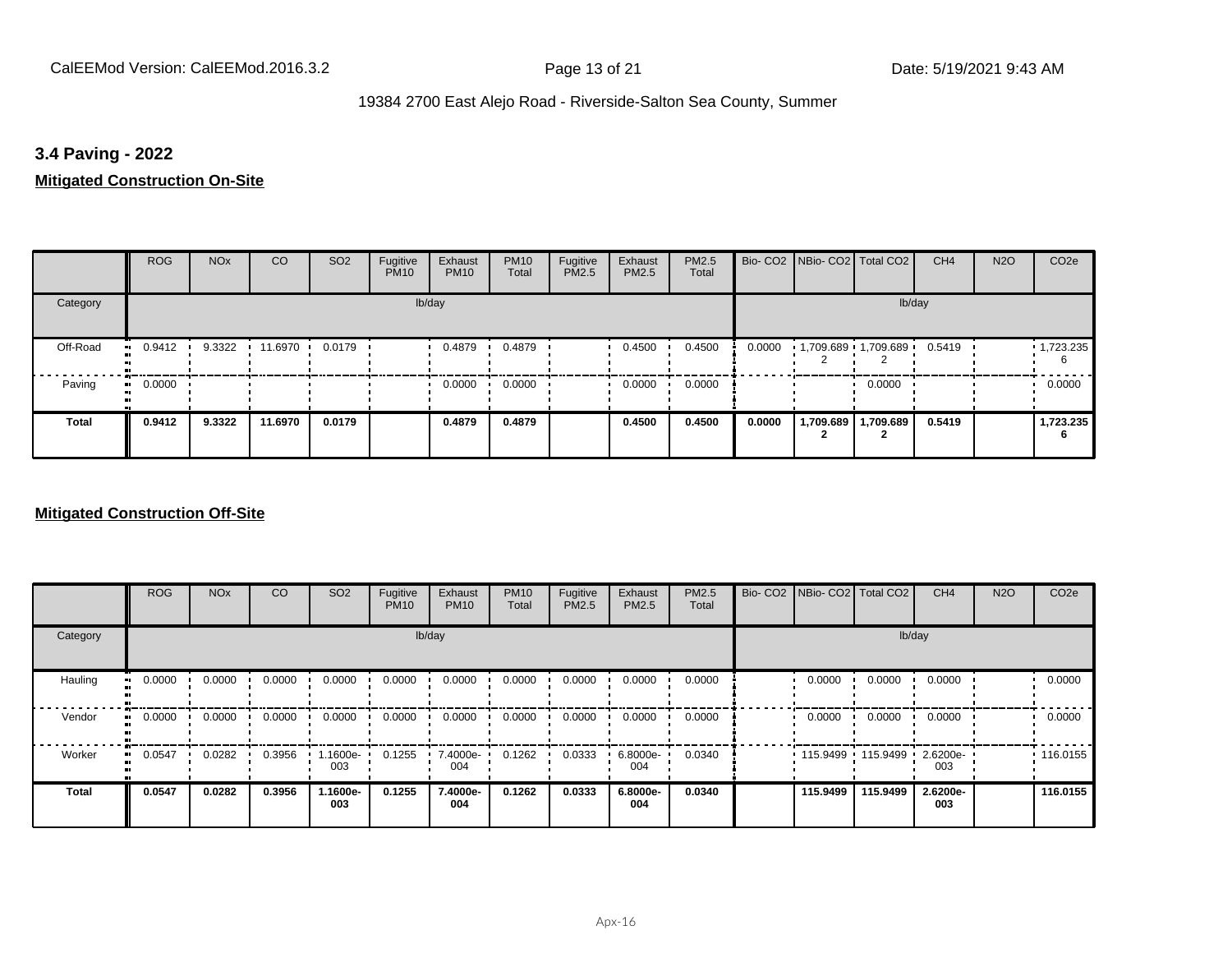# **3.5 Architectural Coating - 2022**

## **Unmitigated Construction On-Site**

|                 | <b>ROG</b>   | <b>NO<sub>x</sub></b> | CO     | SO <sub>2</sub>         | Fugitive<br><b>PM10</b> | Exhaust<br><b>PM10</b> | <b>PM10</b><br>Total | Fugitive<br>PM2.5 | Exhaust<br>PM2.5 | PM2.5<br>Total | Bio- CO2 NBio- CO2 Total CO2 |          | CH <sub>4</sub> | <b>N2O</b> | CO <sub>2e</sub> |
|-----------------|--------------|-----------------------|--------|-------------------------|-------------------------|------------------------|----------------------|-------------------|------------------|----------------|------------------------------|----------|-----------------|------------|------------------|
| Category        |              |                       |        |                         |                         | lb/day                 |                      |                   |                  |                |                              | lb/day   |                 |            |                  |
| Archit. Coating | 45.0522<br>. |                       |        |                         |                         | 0.0000                 | 0.0000               |                   | 0.0000           | 0.0000         |                              | 0.0000   |                 |            | 0.0000           |
| Off-Road        | 0.2045<br>ш. | 1.4085                | 1.8136 | $\cdot$ 2.9700e-<br>003 |                         | 0.0817                 | 0.0817               |                   | 0.0817           | 0.0817         | $281.4481$ 281.4481          |          | 0.0183          |            | .281.9062        |
| Total           | 45.2567      | 1.4085                | 1.8136 | 2.9700e-<br>003         |                         | 0.0817                 | 0.0817               |                   | 0.0817           | 0.0817         | 281.4481                     | 281.4481 | 0.0183          |            | 281.9062         |

#### **Unmitigated Construction Off-Site**

|          | <b>ROG</b>      | <b>NO<sub>x</sub></b> | CO     | SO <sub>2</sub>    | Fugitive<br><b>PM10</b> | Exhaust<br><b>PM10</b> | <b>PM10</b><br>Total | Fugitive<br><b>PM2.5</b> | Exhaust<br>PM2.5 | <b>PM2.5</b><br>Total | Bio- CO2   NBio- CO2   Total CO2 |        | CH <sub>4</sub> | <b>N2O</b> | CO <sub>2e</sub> |
|----------|-----------------|-----------------------|--------|--------------------|-------------------------|------------------------|----------------------|--------------------------|------------------|-----------------------|----------------------------------|--------|-----------------|------------|------------------|
| Category |                 |                       |        |                    |                         | lb/day                 |                      |                          |                  |                       |                                  |        | lb/day          |            |                  |
| Hauling  | 0.0000          | 0.0000                | 0.0000 | 0.0000             | 0.0000                  | 0.0000                 | 0.0000               | 0.0000                   | 0.0000           | 0.0000                | 0.0000                           | 0.0000 | 0.0000          |            | 0.0000           |
| Vendor   | 0.0000          | 0.0000                | 0.0000 | 0.0000             | 0.0000                  | 0.0000                 | 0.0000               | 0.0000                   | 0.0000           | 0.0000                | 0.0000                           | 0.0000 | 0.0000          |            | 0.0000           |
| Worker   | 3.6400e-<br>003 | 1.8800e-<br>003       | 0.0264 | $8.0000e -$<br>005 | 8.3700e-<br>003         | 5.0000e-<br>005        | 8.4200e-<br>003      | 2.2200e-<br>003          | 5.0000e-<br>005  | 2.2600e-<br>003       | 7.7300                           | 7.7300 | 1.7000e-<br>004 |            | 7.7344           |
| Total    | 3.6400e-<br>003 | 1.8800e-<br>003       | 0.0264 | 8.0000e-<br>005    | 8.3700e-<br>003         | 5.0000e-<br>005        | 8.4200e-<br>003      | 2.2200e-<br>003          | 5.0000e-<br>005  | 2.2600e-<br>003       | 7.7300                           | 7.7300 | 1.7000e-<br>004 |            | 7.7344           |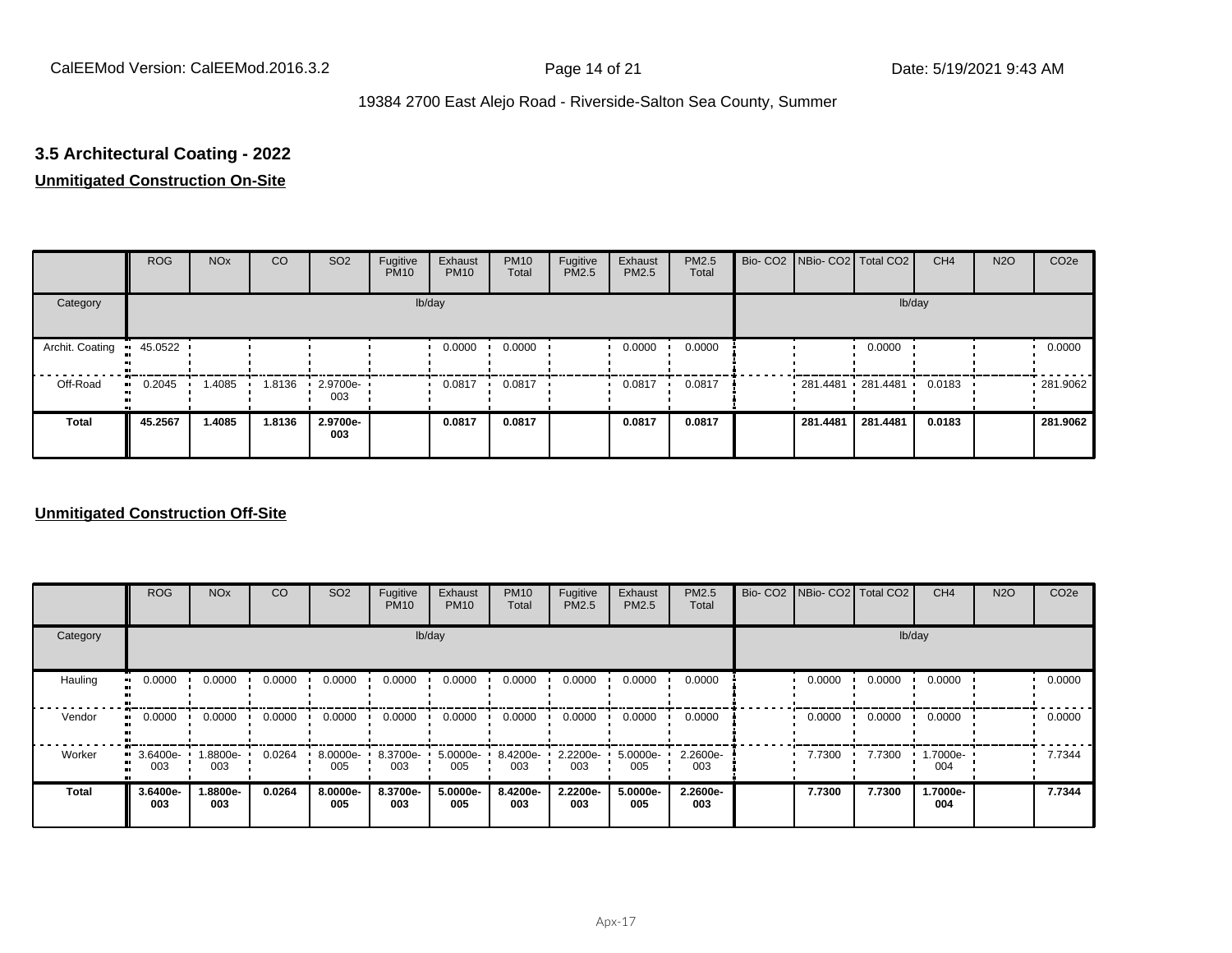# **3.5 Architectural Coating - 2022**

#### **Mitigated Construction On-Site**

|                                 | <b>ROG</b>          | <b>NO<sub>x</sub></b> | CO     | SO <sub>2</sub>         | Fugitive<br><b>PM10</b> | Exhaust<br><b>PM10</b> | <b>PM10</b><br>Total | Fugitive<br>PM2.5 | Exhaust<br>PM2.5 | PM2.5<br>Total |        | Bio- CO2   NBio- CO2   Total CO2 |          | CH <sub>4</sub> | <b>N2O</b> | CO <sub>2e</sub> |
|---------------------------------|---------------------|-----------------------|--------|-------------------------|-------------------------|------------------------|----------------------|-------------------|------------------|----------------|--------|----------------------------------|----------|-----------------|------------|------------------|
| Category                        |                     |                       |        |                         |                         | lb/day                 |                      |                   |                  |                |        |                                  | lb/day   |                 |            |                  |
| Archit. Coating<br>$\mathbf{u}$ | 45.0522             |                       |        |                         |                         | 0.0000                 | 0.0000               |                   | 0.0000           | 0.0000         |        |                                  | 0.0000   |                 |            | 0.0000           |
| Off-Road                        | 0.2045<br>$\bullet$ | 1.4085                | 1.8136 | $\cdot$ 2.9700e-<br>003 |                         | 0.0817                 | 0.0817               |                   | 0.0817           | 0.0817         | 0.0000 | 281.4481 281.4481 '              |          | 0.0183          |            | 281.9062         |
| Total                           | 45.2567             | 1.4085                | 1.8136 | 2.9700e-<br>003         |                         | 0.0817                 | 0.0817               |                   | 0.0817           | 0.0817         | 0.0000 | 281.4481                         | 281.4481 | 0.0183          |            | 281.9062         |

#### **Mitigated Construction Off-Site**

|              | <b>ROG</b>      | <b>NO<sub>x</sub></b> | CO     | SO <sub>2</sub> | Fugitive<br><b>PM10</b> | Exhaust<br><b>PM10</b> | <b>PM10</b><br>Total | Fugitive<br><b>PM2.5</b> | Exhaust<br>PM2.5 | <b>PM2.5</b><br>Total |        | Bio- CO2   NBio- CO2   Total CO2 | CH <sub>4</sub> | <b>N2O</b> | CO <sub>2e</sub> |
|--------------|-----------------|-----------------------|--------|-----------------|-------------------------|------------------------|----------------------|--------------------------|------------------|-----------------------|--------|----------------------------------|-----------------|------------|------------------|
| Category     |                 |                       |        |                 |                         | lb/day                 |                      |                          |                  |                       |        |                                  | lb/day          |            |                  |
| Hauling      | 0.0000          | 0.0000                | 0.0000 | 0.0000          | 0.0000                  | 0.0000                 | 0.0000               | 0.0000                   | 0.0000           | 0.0000                | 0.0000 | 0.0000                           | 0.0000          |            | 0.0000           |
| Vendor       | 0.0000          | 0.0000                | 0.0000 | 0.0000          | 0.0000                  | 0.0000                 | 0.0000               | 0.0000                   | 0.0000           | 0.0000                | 0.0000 | 0.0000                           | 0.0000          |            | 0.0000           |
| Worker       | 3.6400e-<br>003 | 1.8800e-<br>003       | 0.0264 | 8.0000e-<br>005 | 8.3700e-<br>003         | 5.0000e-<br>005        | 8.4200e-<br>003      | 2.2200e-<br>003          | 5.0000e-<br>005  | 2.2600e-<br>003       | 7.7300 | 7.7300                           | 1.7000e-<br>004 |            | 7.7344           |
| <b>Total</b> | 3.6400e-<br>003 | 1.8800e-<br>003       | 0.0264 | 8.0000e-<br>005 | 8.3700e-<br>003         | 5.0000e-<br>005        | 8.4200e-<br>003      | 2.2200e-<br>003          | 5.0000e-<br>005  | 2.2600e-<br>003       | 7.7300 | 7.7300                           | 1.7000e-<br>004 |            | 7.7344           |

# **4.0 Operational Detail - Mobile**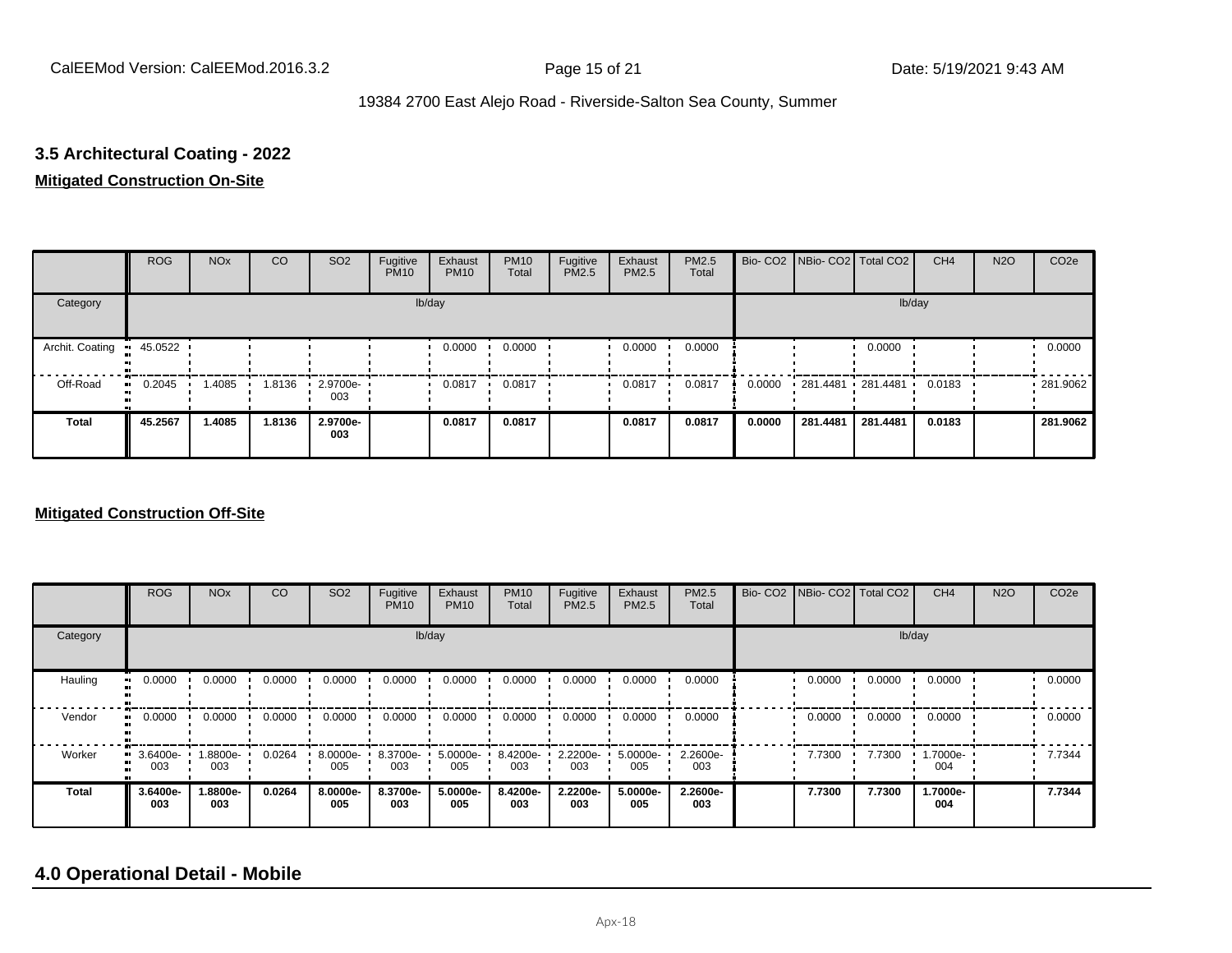CalEEMod Version: CalEEMod.2016.3.2 **Page 16 of 21** Page 16 of 21 Date: 5/19/2021 9:43 AM

#### 19384 2700 East Alejo Road - Riverside-Salton Sea County, Summer

## **4.1 Mitigation Measures Mobile**

Increase Density

Increase Transit Accessibility

|             | <b>ROG</b>            | <b>NO<sub>x</sub></b> | <sub>co</sub> | SO <sub>2</sub> | Fugitive<br><b>PM10</b> | Exhaust<br><b>PM10</b> | <b>PM10</b><br>Total | Fugitive<br>PM2.5 | Exhaust<br><b>PM2.5</b> | PM2.5<br>Total |  | Bio- CO2 NBio- CO2 Total CO2 | CH <sub>4</sub> | <b>N2O</b> | CO <sub>2</sub> e |
|-------------|-----------------------|-----------------------|---------------|-----------------|-------------------------|------------------------|----------------------|-------------------|-------------------------|----------------|--|------------------------------|-----------------|------------|-------------------|
| Category    | lb/day                |                       |               |                 |                         |                        |                      |                   |                         |                |  |                              | lb/day          |            |                   |
| Mitigated   | $\blacksquare$ 0.1124 | 0.6646                | 1.0304        | 4.5700e-<br>003 | 0.3264                  | 2.4400e-<br>003        | 0.3288               | 0.0873            | 2.2700e-<br>003         | 0.0896         |  | 467.6468 467.6468            | 0.0228          |            | 468.2175          |
| Unmitigated | 0.1152                | 0.6825                | 1.1216        | 5.0000e-<br>003 | 0.3640                  | 2.6700e-<br>003        | 0.3667               | 0.0974            | 2.4900e-<br>003         | 0.0999         |  | $-511.4874$ $-511.4874$ $-$  | 0.0240          |            | .512.0865         |

# **4.2 Trip Summary Information**

|                       |                     | Average Daily Trip Rate |        | Unmitigated       | Mitigated         |  |  |
|-----------------------|---------------------|-------------------------|--------|-------------------|-------------------|--|--|
| Land Use              | Weekdav<br>Saturday |                         | Sunday | <b>Annual VMT</b> | <b>Annual VMT</b> |  |  |
| Single Family Housing | 76.32               | 76.32                   | 68.40  | 168.191           | 150.789           |  |  |
| Total                 | 76.32               | 76.32                   | 68.40  | 168,191           | 150,789           |  |  |

## **4.3 Trip Type Information**

|                       |            | <b>Miles</b> |                                                              |       | Trip % |       | Trip Purpose % |                 |         |  |  |
|-----------------------|------------|--------------|--------------------------------------------------------------|-------|--------|-------|----------------|-----------------|---------|--|--|
| Land Use              | H-W or C-W |              | H-S or C-C H H-O or C-NW H-W or C-W H-S or C-C H H-O or C-NW |       |        |       | Primary        | <b>Diverted</b> | Pass-by |  |  |
| Single Family Housing | 1.00       | 3.50         | 4.50                                                         | 40.20 | 19.20  | 40.60 | 86             |                 |         |  |  |

#### **4.4 Fleet Mix**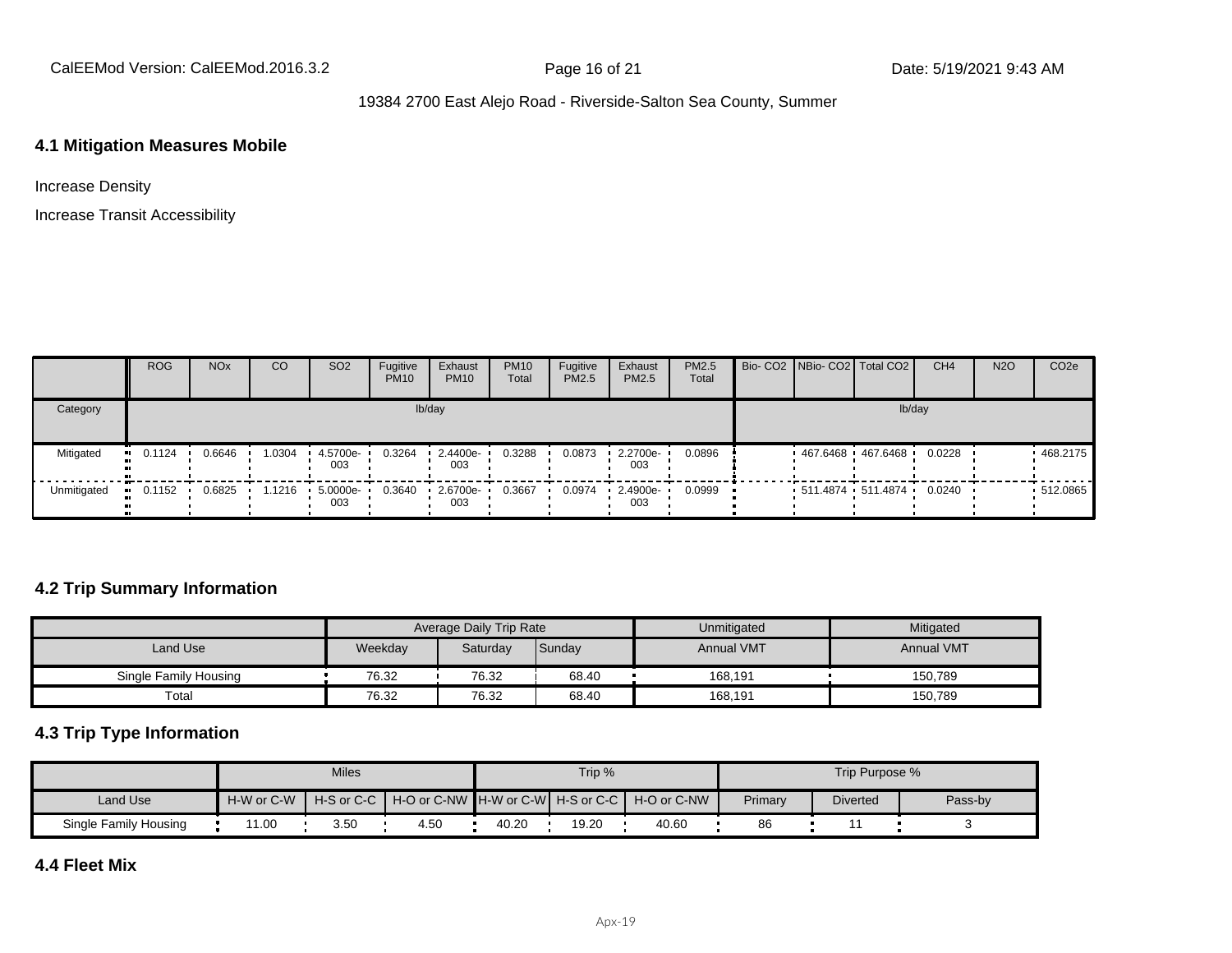| <b>Land Use</b>          | LDA      | LDT <sup>4</sup> | LDT <sub>2</sub> | <b>MDV</b> | LHD1     | H <sub>D2</sub> | MHD      | HHI      | OBUS     | UBUS     | <b>MCY</b> | <b>SBUS</b> | M <sub>H</sub> |
|--------------------------|----------|------------------|------------------|------------|----------|-----------------|----------|----------|----------|----------|------------|-------------|----------------|
| Single Family<br>Housing | J.548600 | J.036250         | 186898           | 0.112544   | 0.014284 | 0.004806        | 0.017604 | 0.070134 | 0.001409 | 0.001147 | 0.004508   | 0.000918    | 0.000898       |

# **5.0 Energy Detail**

Historical Energy Use: N

# **5.1 Mitigation Measures Energy**

Exceed Title 24

|                                  | <b>ROG</b>                           | <b>NO<sub>x</sub></b> | CO     | <b>SO2</b>      | Fugitive<br><b>PM10</b> | Exhaust<br><b>PM10</b> | <b>PM10</b><br>Total | Fugitive<br>PM2.5 | Exhaust<br><b>PM2.5</b> | PM2.5<br>Total  |  |         | Bio- CO2 NBio- CO2   Total CO2 | CH <sub>4</sub> | <b>N2O</b>      | CO <sub>2e</sub> |
|----------------------------------|--------------------------------------|-----------------------|--------|-----------------|-------------------------|------------------------|----------------------|-------------------|-------------------------|-----------------|--|---------|--------------------------------|-----------------|-----------------|------------------|
| Category                         | lb/day                               |                       |        |                 |                         |                        |                      |                   |                         | lb/day          |  |         |                                |                 |                 |                  |
| NaturalGas<br>Mitigated          | $-6.8300e-$<br>003                   | 0.0583                | 0.0248 | 3.7000e-<br>004 |                         | 4.7200e-<br>003        | 4.7200e-<br>003      |                   | 4.7200e-<br>003         | 4.7200e-<br>003 |  | 74.4600 | 74.4600                        | 1.4300e-<br>003 | 1.3700e-<br>003 | 74.9025          |
| <b>NaturalGas</b><br>Unmitigated | $\blacksquare$ 7.2300e-<br>003<br>ш. | 0.0618                | 0.0263 | 3.9000e-<br>004 |                         | 5.0000e-<br>003        | 5.0000e-<br>003      |                   | 5.0000e-<br>003         | 5.0000e-<br>003 |  | 78.8942 | 78.8942                        | 1.5100e-<br>003 | 1.4500e-<br>003 | 79.3630          |